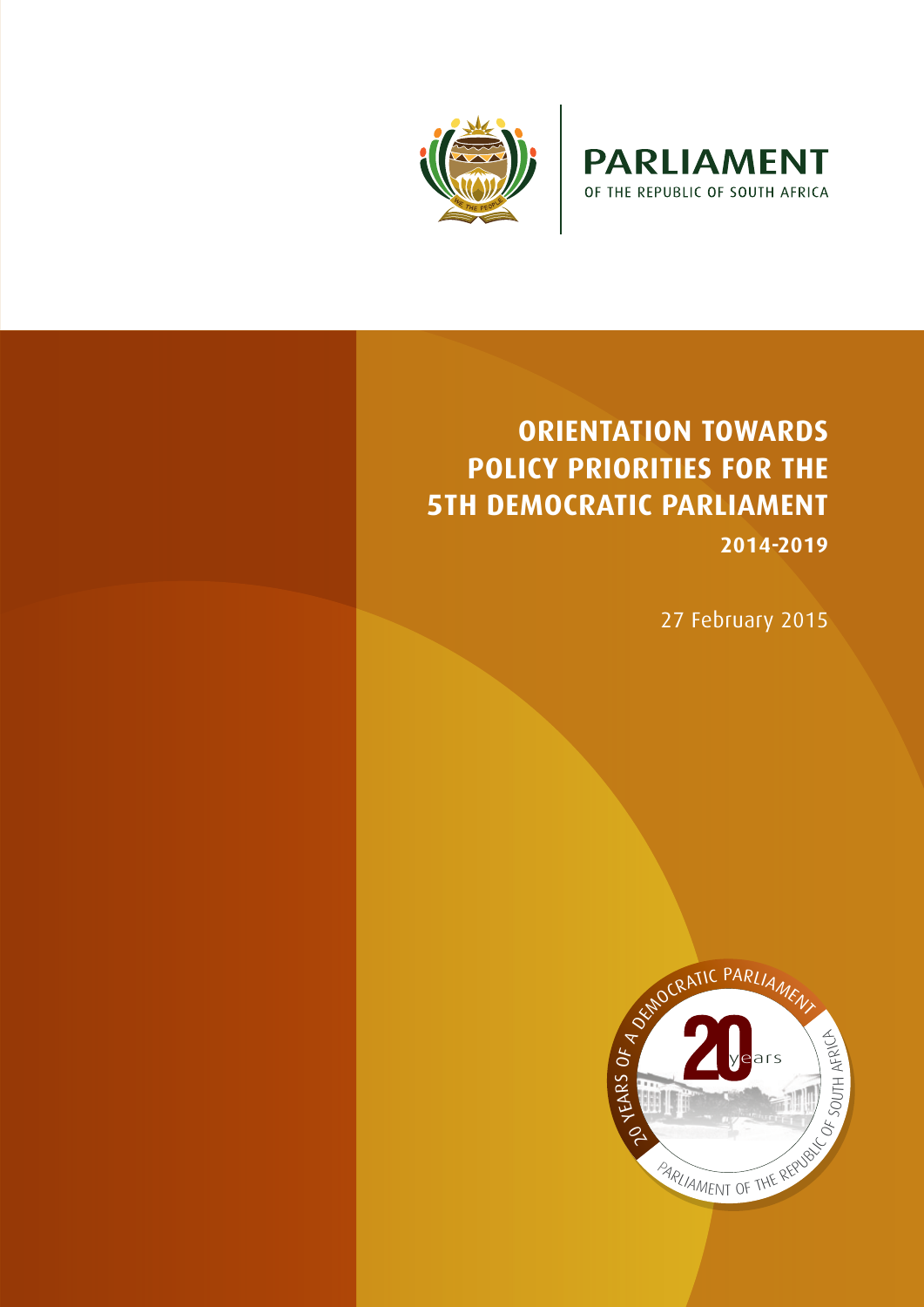

# **PARLIAMENT** OF THE REPUBLIC OF SOUTH AFRICA

ORIENTATION TOWARDS POLICY PRIORITIES FOR THE 5TH DEMOCRATIC PARLIAMENT 2014-2019

27 February 2015 Website: www.parliament.gov.za

> Secretary to Parliament PO Box 15, Cape Town, 8000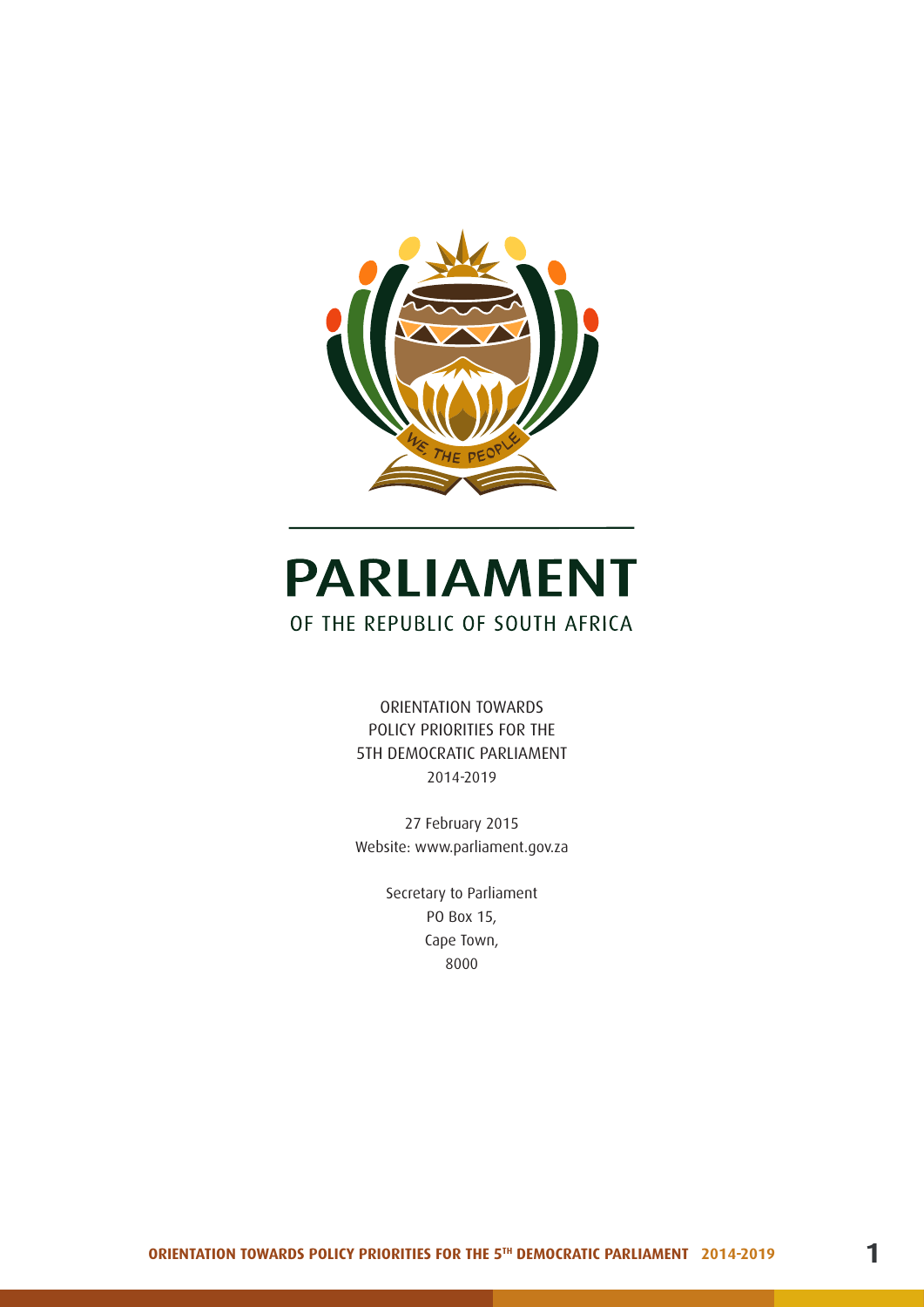# **CONTENTS**

| <b>FOREWORD BY PRESIDING OFFICERS</b>                                                           | 3                   |
|-------------------------------------------------------------------------------------------------|---------------------|
| <b>EXECUTIVE SUMMARY</b>                                                                        | $\overline{4}$      |
| <b>1. INTRODUCTION</b>                                                                          |                     |
| 1.1 Introduction                                                                                | 6                   |
| 1.2 Purpose                                                                                     | 6                   |
| 1.3 Scope                                                                                       | $\overline{7}$      |
| 2. OVERVIEW OF PAST 20 YEARS - PARLIAMENT                                                       |                     |
| 2.1 Legislation                                                                                 | 7                   |
| 2.2 Public participation                                                                        | $\overline{7}$      |
| 2.3 Oversight and accountability<br>2.4 International engagement                                | $\overline{7}$<br>8 |
| 2.5 Strategic objectives of the 4 <sup>th</sup> Parliament                                      | 8                   |
|                                                                                                 |                     |
| 3. LONG-TERM INTENDED RESULTS AND IMPACTS - 2030<br>3.1 Deepen democracy                        | 9                   |
| 3.2 Improve quality of life                                                                     | 9                   |
| 3.3 Build a united and democratic South Africa                                                  | 10                  |
| 3.4 Build a democratic world order                                                              | 10                  |
| 4. STRATEGIC PRIORITIES OF THE 5th PARLIAMENT                                                   |                     |
| 4.1 Strengthen oversight and accountability                                                     | 10                  |
| 4.2 Enhance public involvement and participation                                                | 11                  |
| 4.3 Deepen engagement in international fora                                                     | 12                  |
| 4.4 Strengthen co-operative government to improve inter-governmental relations                  | 12                  |
| 4.5 Assess the impact of laws passed and strengthen legislative capacity                        | 13                  |
| <b>5. WAY FORWARD</b>                                                                           |                     |
| 5.1 Outcome of planning sessions                                                                | 14                  |
| 5.2 What needs to change?                                                                       | 14                  |
| 5.2.1 A vision of the future Parliament                                                         | 14                  |
| 5.2.2. Create more effective and efficient processes                                            | 14                  |
| 5.2.3 Capacity-building of Members                                                              | 15                  |
| 5.2.4 Provide better information<br>5.2.5 Provide better facilities and an enabling environment | 15<br>16            |
| 5.2.6 Set legislative sector goals and improve co-operation                                     | 16                  |
| <b>6. CONCLUSION</b>                                                                            |                     |
|                                                                                                 | 17                  |
| <b>ANNEXURE A: Word cloud: planning session National Assembly</b>                               | 18                  |
| <b>ANNEXURE B:</b> Word cloud: planning session National Council of Provinces                   | 19                  |
| ANNEXURE C: Specific matters requiring change in order to build a capable Parliament            | 20                  |
|                                                                                                 |                     |
|                                                                                                 |                     |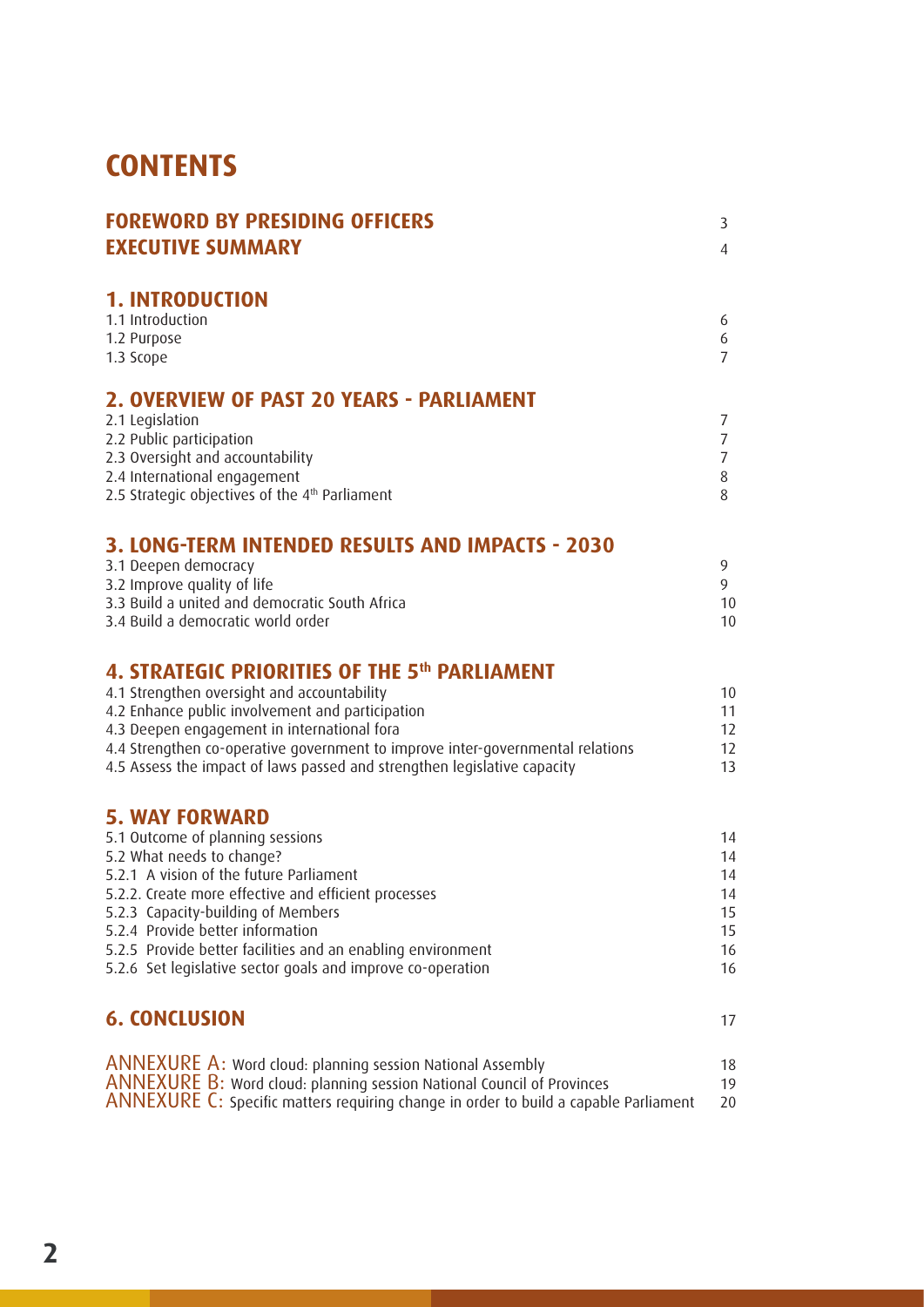#### **FOREWORD BY PRESIDING OFFICERS**

Stronger parliaments make for stronger democracies.

It is universally understood that for any institution to effectively carry out its mandate, in this case the 5th Parliament, it must be empowered and have the requisite means to do so. Over the next five years, the 5th Parliament will implement a new and dynamic Strategic Plan 2014-19, building on the work of previous Parliaments.

Strategy 2014-19 is strongly underpinned by the National Development Plan, which is the developmental road map for our country until 2030. Parliament's Strategic Plan 2014-2019 charts a course towards a developmental and capable institution that is responsive to the needs of our people and the needs of Members, and in keeping with the challenges of our time.

Parliament, as the overseer of the Executive and organs of state, is central to development and must ensure that the National Development Plan is fully implemented. In this regard, Strategy 2014-19 gives priority to areas of work, including enhanced oversight; sound intergovernmental relations; enhanced public involvement; enhanced parliamentary engagement and enhanced support to Members.

Ultimately, the role of Parliament is to deepen democracy and above all to ensure that our people experience the tangible benefits of freedom and democracy. Put simply, this requires a Parliament that is "fit for purpose".

**HON B MBETE SPEAKER NATIONAL ASSEMBLY**

Dencoduse

**HON TR MODISE CHAIRPERSON NATIONAL COUNCIL OF PROVINCES**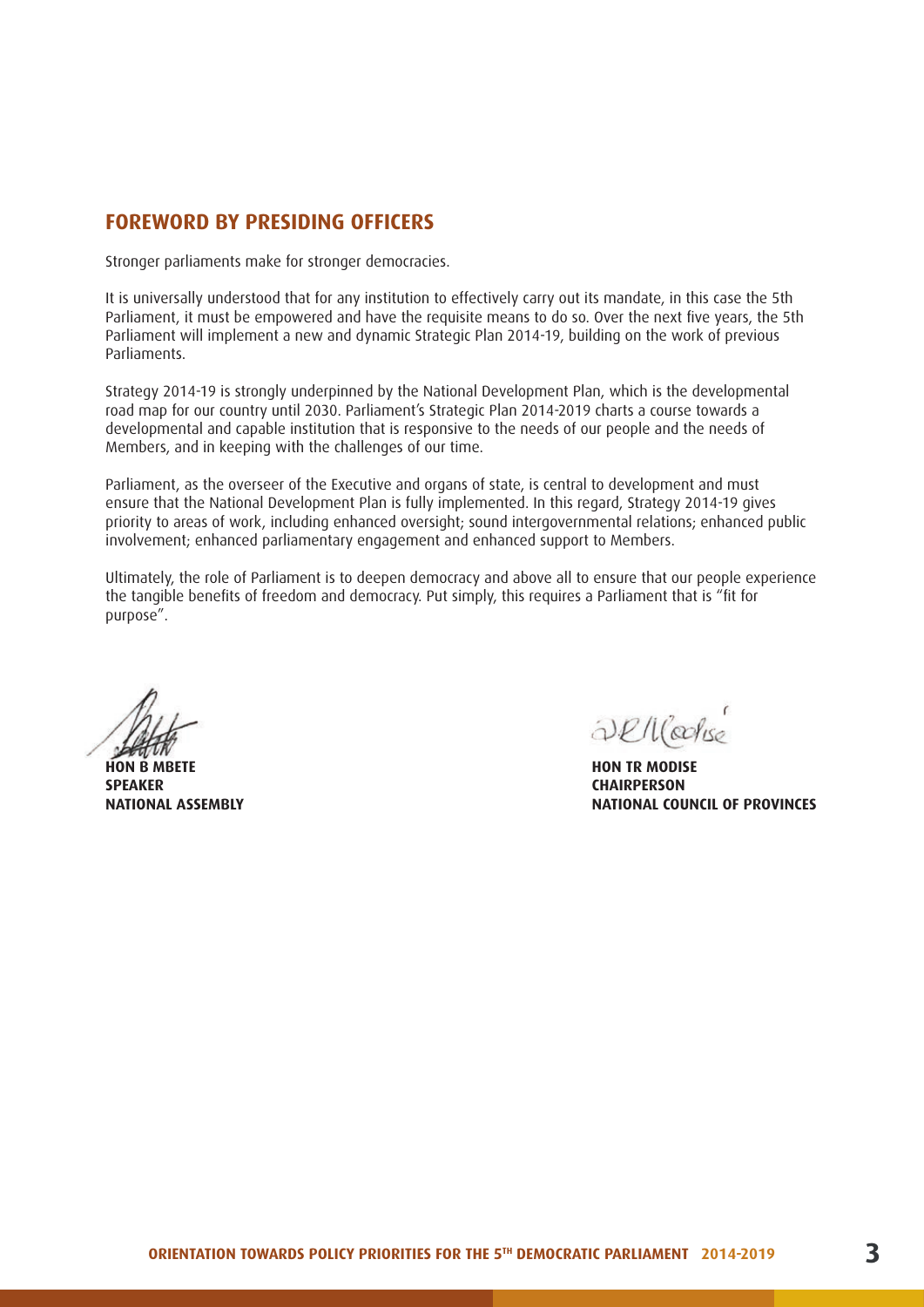#### **EXECUTIVE SUMMARY**

The policy priorities of Parliament derive from the Constitution, the public mandate and the long-term planning objectives that inform the content of the strategic direction for the 5<sup>th</sup> term and beyond.

The setting of policy priorities for the 5<sup>th</sup> democratic Parliament takes place within the context of the constitutional role that Parliament fulfils, the prevailing challenges facing South Africa, and the backdrop of an evolving world.

Macro trends influencing the work of Parliament include the effects of evolving democracies, emerging contestations and new world order, weak global economic growth, increased expectations and demands, and changing forces and global governance.

South Africa remains faced with the challenges of unemployment, poor outcomes of education, inadequate infrastructure, spatial divides, a resource-intensive economy, a public health system not meeting demand and quality, uneven and poor quality public services, high levels of corruption, and a divided society.

During the medium term, government will focus its programme of action on creating more jobs, decent work and sustainable livelihoods; rural development, land reform and food security; education; health; and fighting crime and corruption.

In all of this, Parliament ensures government by the people by representing the interests of people in the processes of passing laws, conducting oversight, recommending public office appointments and by adopting international agreements.

#### **Policy Priorities**

Planning sessions held in the National Assembly and National Council of Provinces, between August and November 2014, pointed to the strategic priorities of:

- a) Strengthening oversight and accountability:
- b) Enhancing public involvement:
- c) Deepening engagement in international fora;
- d) Strengthening co-operative government; and
- e) Strengthening legislative capacity.

#### **Word clouds from planning sessions: National Assembly**

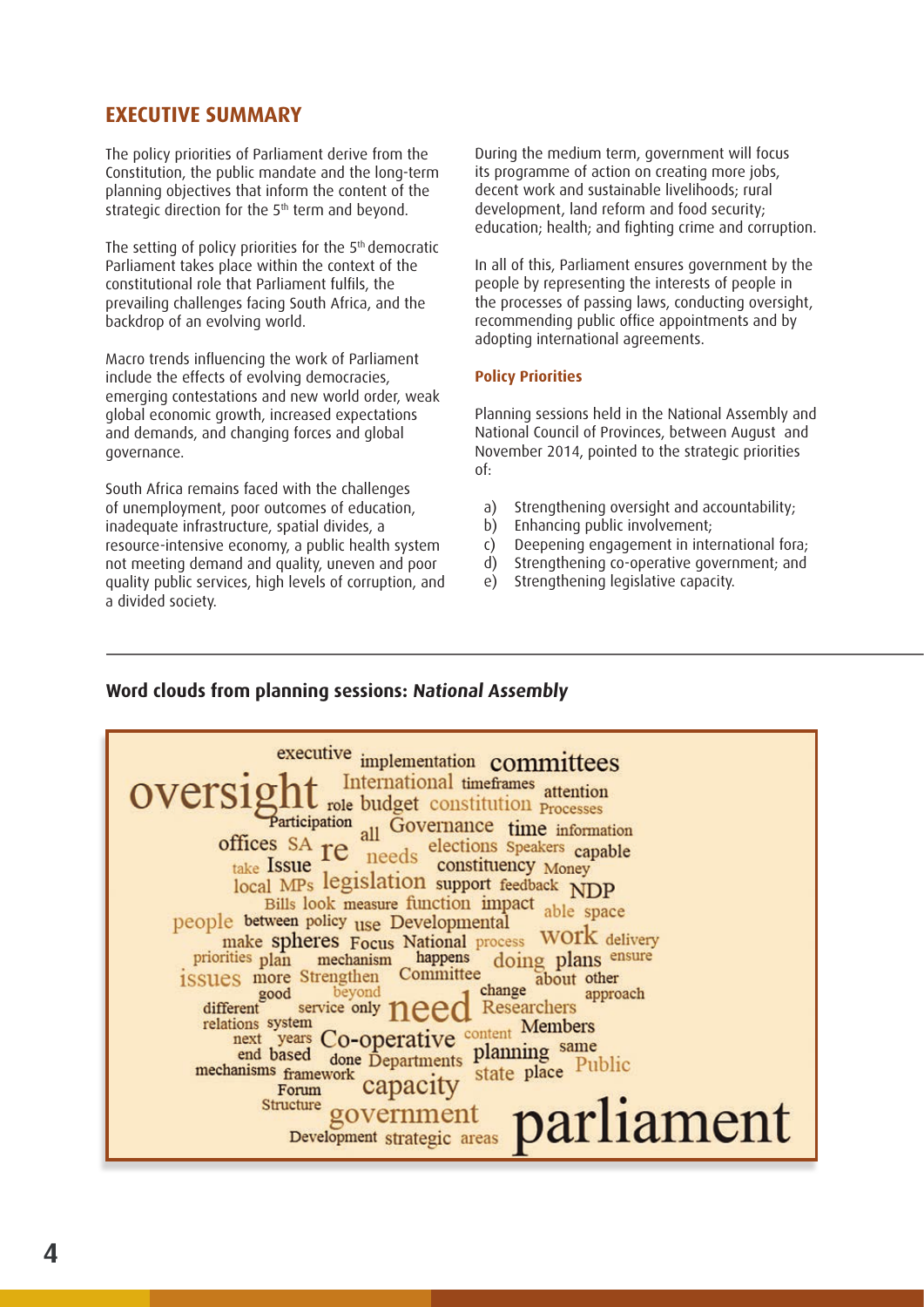It became clear from the various planning sessions that Parliament now requires a fundamental and radical break from the present way of doing things in order to achieve its set outcomes for the  $5<sup>th</sup>$ Parliament.

#### **What needs to change?**

Significant change is required in the internal organisation of Parliament, including the following areas:

- a) Effecting changes to the programme of Parliament to allow for greater effectiveness of processes, especially the requirements of the oversight and public involvement processes.
- b) Improving support for the oversight function, enhancing capacity to realize greater public involvement, improving support for international participation, and strengthening capacity to support the legislative function.
- c) Expanding knowledge and information services, research and record keeping.
- d) Increasing the use of information communication technology and enablers, towards more efficient internal processes.
- e) Addressing the shortage of workspace, facilities and meeting rooms.
- f) Providing capacity-building for Members of Parliament.

The programme of change will be aimed at building a capable Parliament, ensuring greater representation of the interests of the people, and that people become more involved in its processes.

#### **Word clouds from planning sessions: National Council of Provinces**

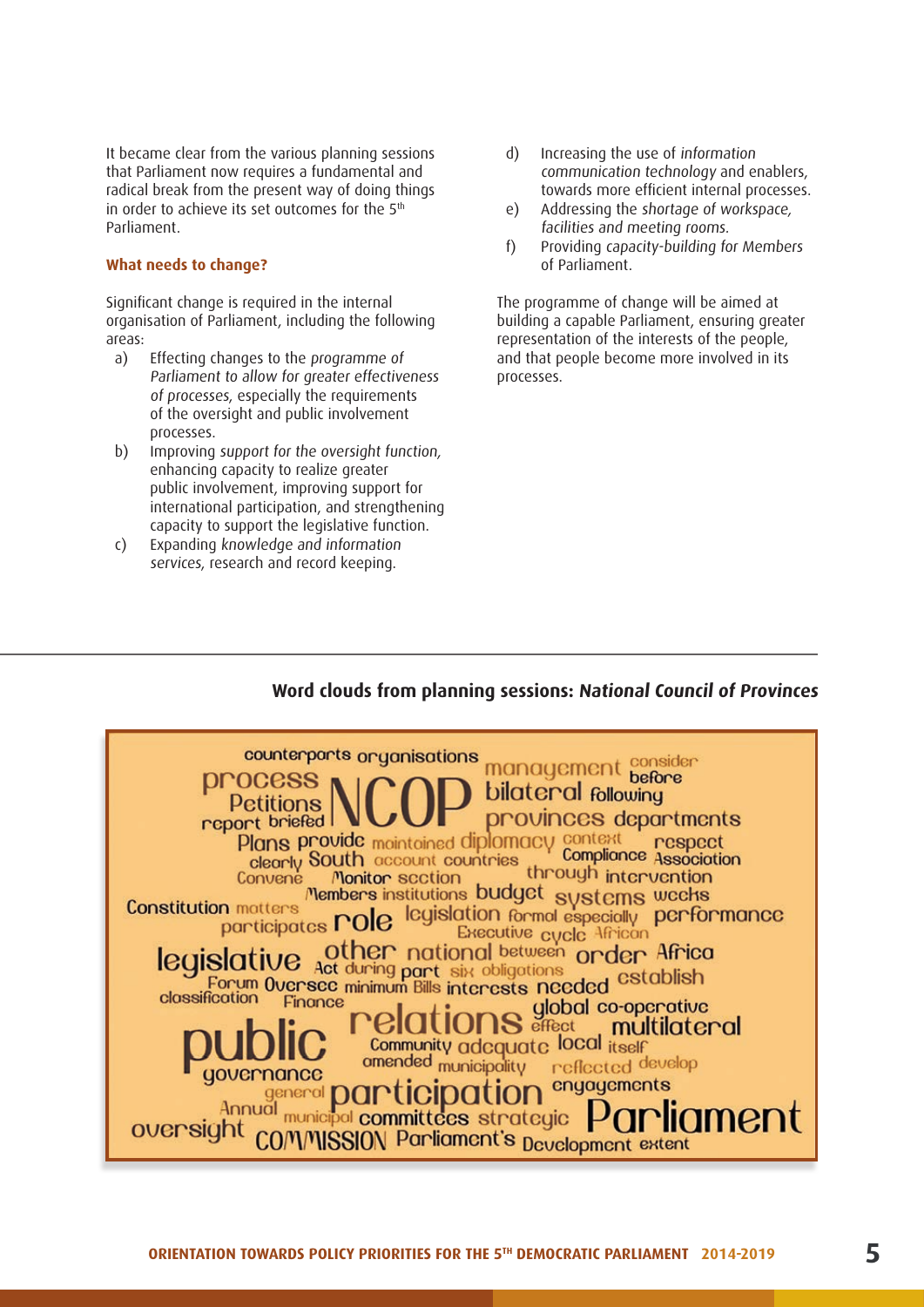## **ORIENTATION TOWARDS POLICY PRIORITIES FOR THE 5<sup>th</sup> DEMOCRATIC PARLIAMENT 2014-2019**

#### **1.1 INTRODUCTION**

The year 1994 marked the beginning of a new democratic era and the building of a new nation in South Africa. The Constitution, adopted in 1996 by the first elected representatives of the democratic Parliament, sitting as the Constitutional Assembly, articulated the broad aspirations of this new nation to:

- heal the divisions of the past and establish a society based on democratic values, social justice and fundamental human rights;
- lay the foundations for a democratic and open society in which government is based on the will of the people and every citizen is equally protected by law;
- improve the quality of life of all citizens and free the potential of each person; and
- build a united and democratic South Africa able to take its rightful place as a sovereign state in the family of nations.

With a view to achieving this, the democratic Parliament, through the National Assembly and the National Council of Provinces, is tasked with the responsibility of representing the people, ensuring government by the people under the Constitution, and representing the provinces and local government in the national sphere of Government. It does this by, among other things, providing a national forum for public consideration of issues, passing legislation, and scrutinising and overseeing Executive action.

In the recent past issues relating to the need for a clearer understanding of the constitutional mandate and role of Parliament have been raised. It was noted that there was a critical role for Parliament as provided for in other parts of the Constitution that have not received a similar level of attention as Chapter 4. These parts include a broader appreciation and implementation of the role of Parliament in the fundamental objectives of nationbuilding, participatory democracy and the promotion and protection of a rights-based culture and respect for the rule of law.

International and regional developments affect South Africa in complex ways, necessitating clear understanding of and appropriate response to these global challenges that inform the development of policy.

Long-term shifts in global trade and investment are reshaping the world economy and international politics. In decades to come, as emerging economies increase their share of world trade and investment, the relative decline in the economic weight of the United States, Europe and Japan will have concomitant effects on their political and military influence. These developments could lead to a reorganisation of the international diplomatic and governance architecture, reflecting new centres of influence, requiring greater policy focus, more effective implementation of industrial policies and improved skills development.

Globally democracy is evolving, but progress, particularly on the African continent, remains uneven. Uprisings in some parts of Africa are a stark reminder of the risks of poor governance and weak institutions.

South Africa remains faced with the challenges of unemployment, poor outcomes of education, inadequate infrastructure, spatial divides, a resource-intensive economy, a public health system not meeting demand and quality, uneven and poor quality public services, high levels of corruption, and a divided society.

Parliament is called upon to respond to these challenges through its constitutional mandate.

## **1.2 PURPOSE**

This document serves to inform the planning process of Parliament, with the intent of setting the policy priorities for the 5th democratic Parliament, 2014-2019. It marks the start of the process to develop long-term policy, strategic outcome goals and medium-term objectives, which will inform the strategic plan of Parliament.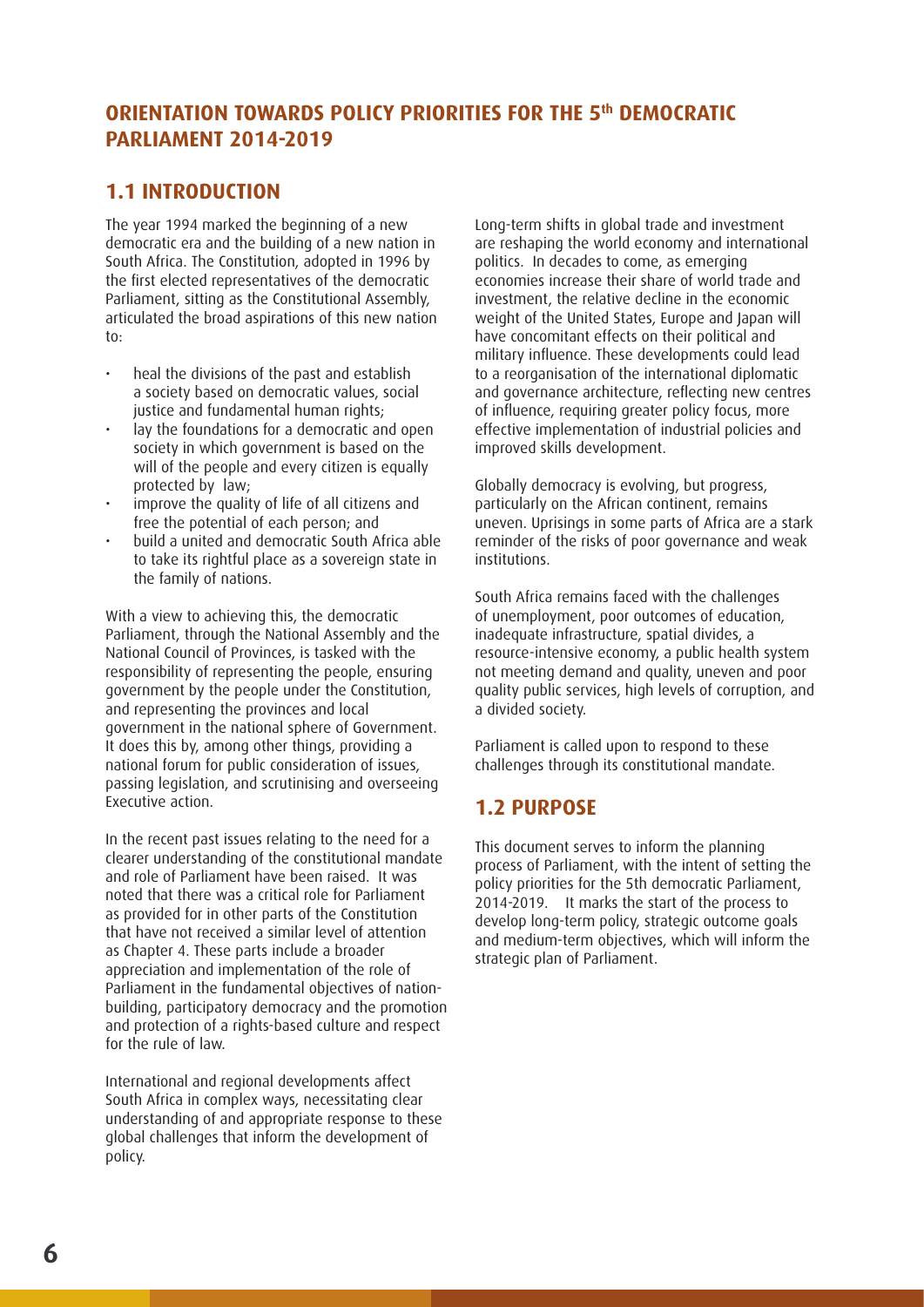#### **1.3 SCOPE**

This orientation document deals with the following matters:

- Overview of the past 20 years Parliament
- Long-term results and impacts for South Africa - 2030
- Strategic priorities of the 5<sup>th</sup> Parliament  $-2014-19$
- The way forward

In doing so this document draws from the following:

- The Constitution of the Republic of South Africa, 1996
- The National Development Plan 2030
- The Medium-Term Strategic Framework (MTSF) 2014-2019
- 4<sup>th</sup> Parliament Legacy Report
- The Report of the Independent Panel for the Assessment of Parliament

Accordingly, this document sets out the high-level policy priorities for the 5th Parliament and beyond.

#### **2. OVERVIEW OF PAST 20 YEARS - PARLIAMENT**

Parliament has made significant strides to transform society through the application of its mandate. The following developments were implemented in relation to the functions of Parliament.

#### **2.1 Legislation**

It is widely accepted that the first two Parliaments directed their efforts at repealing apartheid legislation and introducing transformational laws to create an environment conducive to the entrenchment of democracy and the continuing realisation of national aspirations.

Most notably, key interventions included the promotion of reconciliation, unity, nation-building and gender equality as well as improving the living and working conditions of South Africans. As our democracy matures, the need has arisen for Parliament to assess the impact of its work, in particular the implementation and impact of the laws it passes.

#### **2.2 Public Participation**

Public participation in the processes of Parliament is a constitutional imperative and has therefore been a strategic priority since 1994. The 1<sup>st</sup> and 2<sup>nd</sup> Parliaments introduced an "open" Parliament, with open plenaries and committee meetings, a rolling programme of public education, and numerous initiatives aimed at improving public involvement and participation.

A language policy, adopted during the 3rd Parliament, introduced the use of all official languages in Parliament. The public participation platform was further extended by the introduction of several outreach and sectoral programmes, including the People's Assembly, the Taking Parliament to the People campaign, the Women's Parliament and the Youth Parliament. The 3<sup>rd</sup> Parliament also prioritised the allocation of resources and time for the work of Members in constituencies.

During the 4th Parliament, the legislative sector developed the Public Participation Framework for Parliament and Provincial Legislatures. The framework responds to the expectations of the public, and demands for greater participatory democracy. It further provides, as a mechanism, a guideline with minimum norms and standards for public participation in the legislative sector.

Parliament and Provincial Legislatures still need to develop models to internalise conducting public participation.

#### **2.3 Oversight and Accountability**

Having laid the basis for transforming society, it became apparent that in order to build on the gains made since 1994, there was a need to ensure sound governance and effective service delivery by the Executive. This task was to define the second decade of the democratic Parliament.

Strengthening its oversight and accountability role became the leading priority for the 3<sup>rd</sup> Parliament in 2004. This prioritisation gave way to the implementation of the Oversight and Accountability Model, which included the review of parliamentary Rules, the adoption and implementation of the Money Bills Amendment Procedure and Related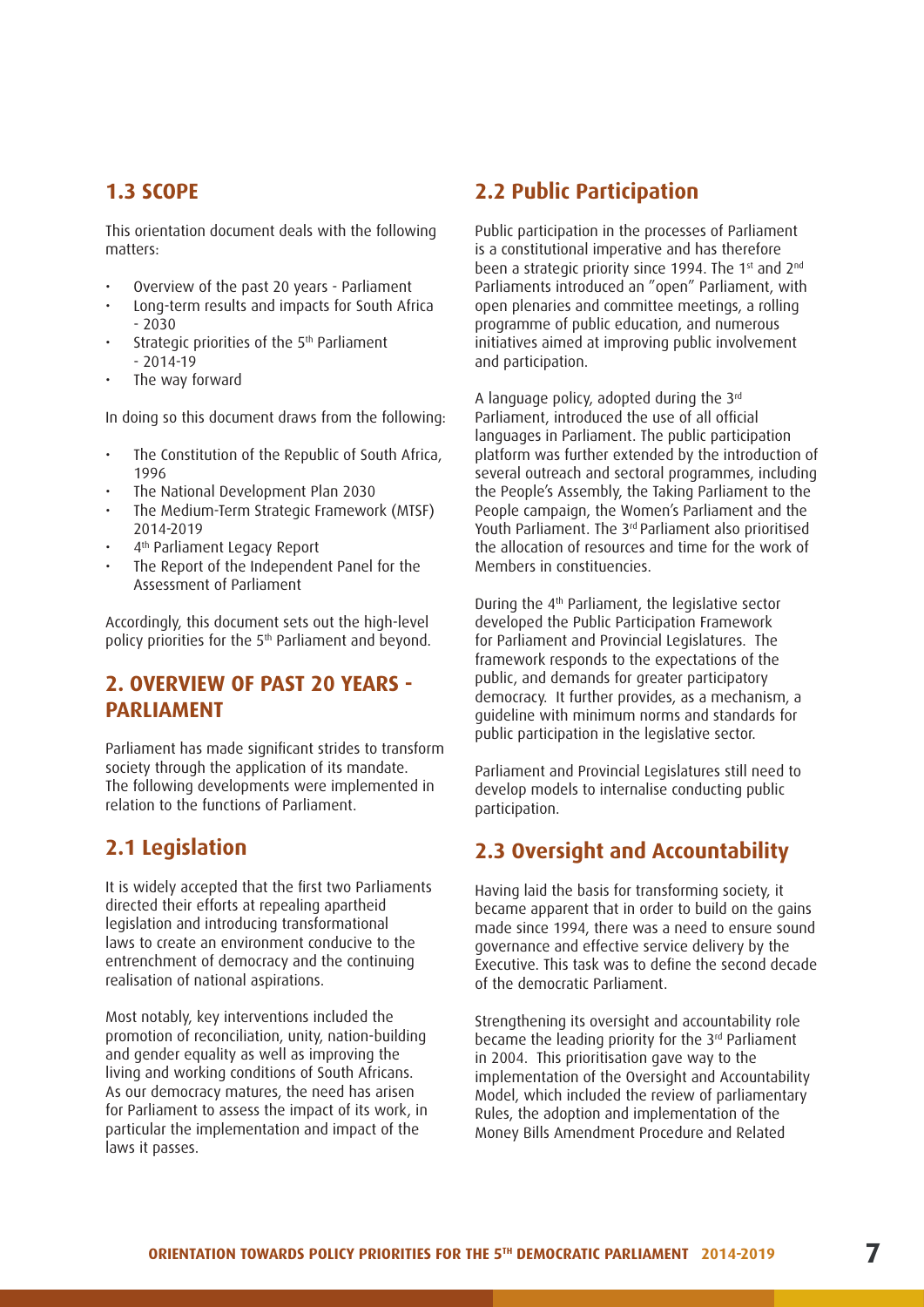Matters Act, the establishment of the Parliamentary Budget Office, the establishment of a scrutiny mechanism to deal with delegated legislation, and a significant increase in research and content capacity related to oversight activities. The result of these new processes and capacity is now evident in Parliament's budget recommendations to the Executive, thereby increasing the responsiveness and accountability of Government.

In addition, the Financial Management of Parliament Act, 2009, was introduced to improve the governance and financial management of Parliament. The Act regulates the financial management environment of Parliament, whilst an amending Bill also renders the Act applicable to Provincial Legislatures. Amongst others, the Act assigns treasury responsibilities to the Executive Authority and requires Parliament to establish an oversight mechanism to strengthen accountability.

There is still much room for Parliament to strengthen its oversight and accountability role to achieve the aspirations of a developmental state.

#### **2.4 International Engagement**

The advent of democracy brought into focus the role that Parliament plays in representing the people of South Africa in the international sphere, with a growth in demand for representation and participation in forums outside of South Africa. Since then, Parliament has taken numerous initiatives to create structures and capacity to respond to this ever growing area. Parliament hosted several international conferences and meetings.

The demand for Parliament's representation and participation could be expected to grow even further due to the discussions around the formation of a BRICS Parliamentary Forum, the assumption of legislative powers by the Pan-African Parliament, and the transformation of the SADC Parliamentary Forum into a regional parliament to enhance governance in regional integration.

The challenge is to take advantage of opportunities while protecting South Africans – especially the poor – from the associated risks.

# **2.5 Strategic objectives of the 4th Parliament**

In the course of the 3<sup>rd</sup> Parliament, an Independent Panel was established to inquire into, report on, and make recommendations regarding the extent to which Parliament was evolving to meet expectations outlined in the Constitution and to assess the experience and role of Parliament in promoting and entrenching democracy. The observations made in the Report of the Independent Panel Assessment of Parliament of 2008 included the following:

- Significant challenges remained for Parliament to realise its vision of becoming a People's Parliament, especially relating to the link between the electorate and Parliament. Surveys showed that there was generally a very poor understanding among the public of parliamentary processes.
- Perceived lack of accountability of Members of Parliament to the public as well as the poor link between the public and Parliament in general implies that Parliament should undertake various initiatives to improve the manner in which it fulfils its constitutional mandate.
- That, while the research and legal services of Parliament had been expanded, these might have to be further strengthened, particularly legal services.

In response to growing demands and expectations for Parliament to improve its overall role and function, the 4<sup>th</sup> Parliament set out its strategic objectives. These were:

- to strengthen the oversight function and establish a strong culture of overseeing Executive action;
- to increase public involvement and participation and build a responsive People's Parliament;
- to strengthen co-operative government and foster improved co-operation and relations;
- to improve and extend the role of Parliament in international co-operation and participation and  $\cdot$
- to build an effective and efficient institution.

Whilst key milestones have been achieved in terms of these strategic objectives, the 4<sup>th</sup> Parliament Legacy Report 2009-2014 identified a number of outstanding issues such as assessing the impact of the work done by Parliament, and in particular the impact of the laws it passes.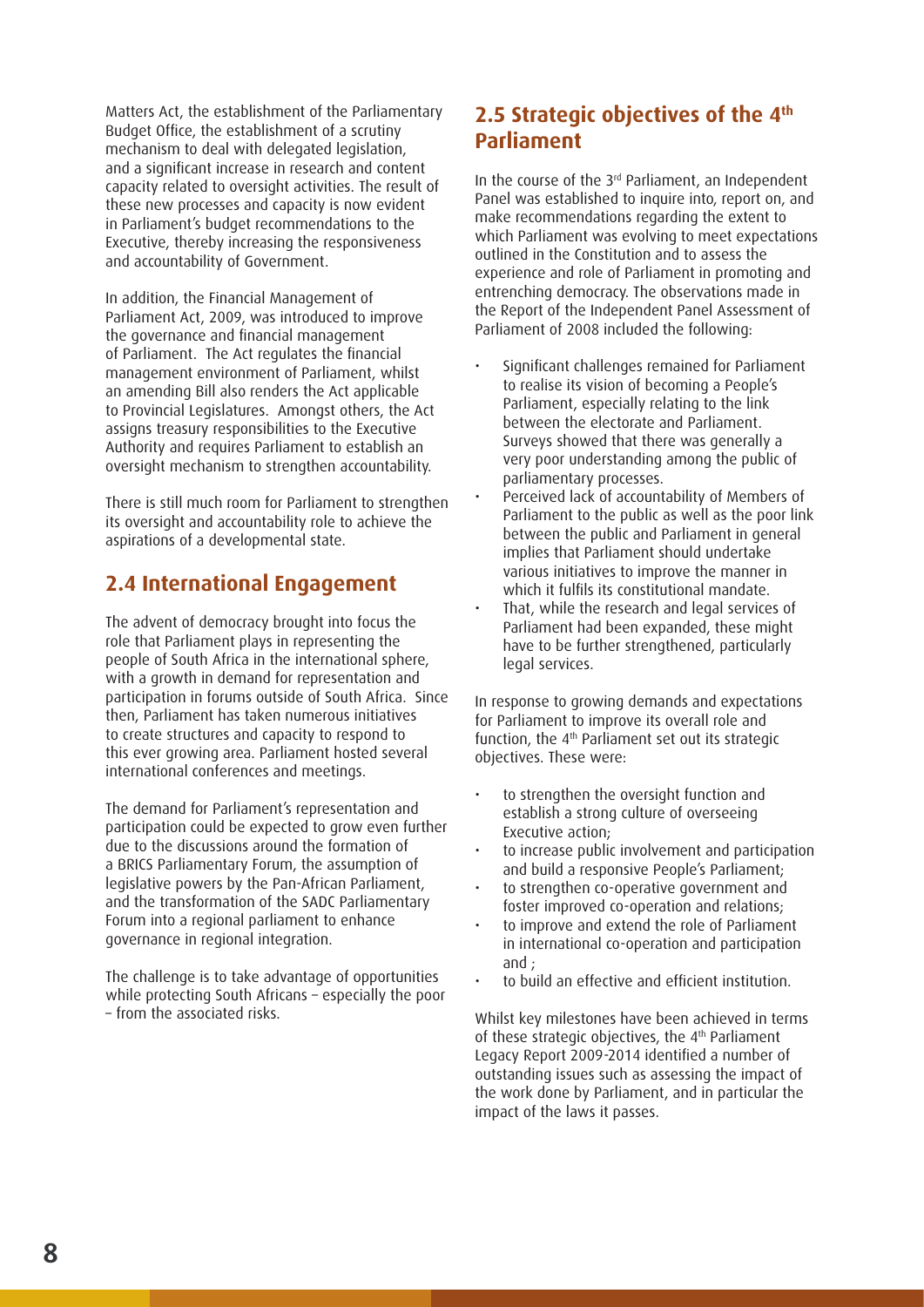#### **3. LONG-TERM INTENDED RESULTS AND IMPACTS - 2030**

In the Preamble, the Constitution advances the following ideals:

- Deepen democracy
- Improve quality of life
- Build a united and democratic South Africa
- Build a democratic world order

These ideals anchor the policy imperatives of Parliament in the long term.

#### **3.1 Deepen Democracy**

The Constitution provides a strong basis for democracy in South Africa. It sets out the values, principles and mechanisms of governance.

In terms of the values and principles, the Constitution provides for-

- Achievement of human dignity, equality, and the advancement of human rights and freedom;
- Non-racialism and non-sexism;
- Supremacy of the Constitution and the rule of law; and
- A multi-party system of democratic government to ensure accountability, responsiveness and openness.

These values are enshrined in the Bill of Rights, affirming the democratic values of human dignity, equality and freedom. The mechanisms of governance in the national sphere are established as Parliament, the Executive and the Judiciary.

Parliament is central to the strengthening and deepening of democracy and must therefore find mechanisms and processes to deepen the culture of democracy established by the Constitution.

## **3.2 Improve quality of life**

The Constitution envisages improving the quality of life of all citizens and freeing the potential of each person. The Bill of Rights, as a cornerstone of democracy, also enshrines socioeconomic rights and affirms human dignity.

The National Development Plan (NDP) reflects measures and objectives to increase employment and income, ensures skills development and broadens ownership to historically disadvantaged groups. It intends to increase the quality of education, provide access to affordable, quality health care, and provide safe and affordable public transport.

It further seeks to give security of household food and nutrition and housing, and to provide social protection for the poor and other groups in need, such as children and persons with disabilities.

In addition, the NDP provides for the realisation of a capable and ethical developmental state that treats citizens with dignity. In terms of the principles of a developmental state, public administration must be governed by the democratic values and principles enshrined in the Constitution.

The challenge for Parliament is to ensure that Government delivers on its obligations and ensures inclusion in a fair and equitable manner. Government's programme of action will focus on the following priorities:

- creation of more jobs, decent work and sustainable livelihood for inclusive growth;
- rural development, land reform and food security;
- education;
- health; and
- fighting crime and corruption.

The Medium-Term Strategic Framework (MTSF) is Government's strategic plan for the 2014-2019 electoral term. It stipulates the 14 outcomes to be achieved, aligned with the national governing party's election manifesto, which includes high-level development indicators for each outcome. These development indicators enable Cabinet, Parliament, Provincial Legislatures and the public to monitor the overall impact on society.

Parliament's constitutional role of holding the Executive to account must be pronounced by the manner in which those development indicators are scrutinised and the Executive is required to account.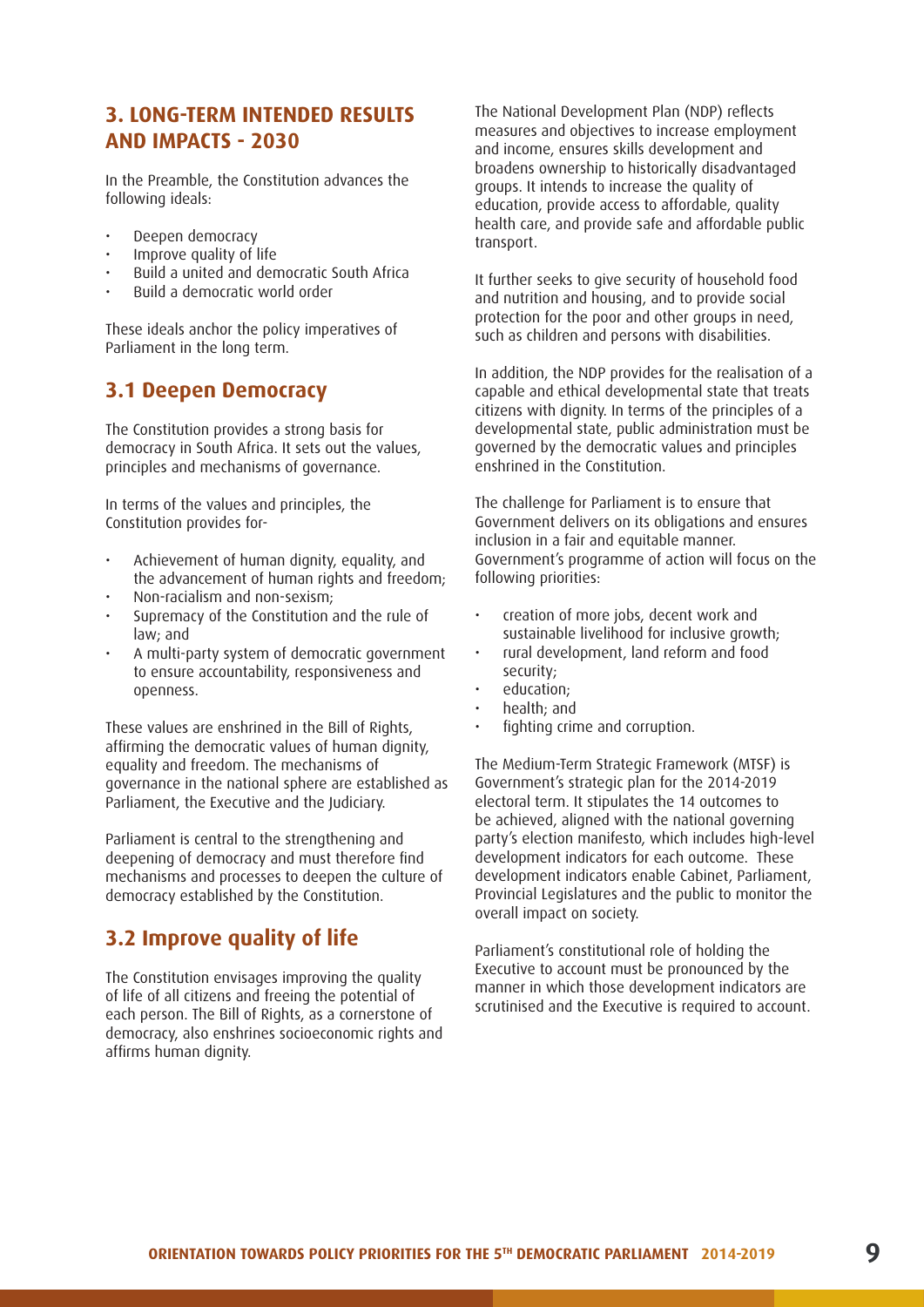## **3.3 Build a united and democratic South Africa**

The Constitution provides a vision of a united, prosperous, non-racial and non-sexist society; a country that belongs to all who live in it - united in our diversity.

The Constitution also obliges the country to heal the divisions of the past, recognising that South Africa emerged from a system in which the majority of its citizens were denied opportunities. These dual imperatives are prerequisites for successful national development. Uniting South Africa is both an essential input in the processes of reducing poverty and inequality and a direct outcome of successful poverty reduction.

To build a socially cohesive society, South Africa needs to reduce poverty and inequality by broadening opportunity and employment through economic inclusion, education and skills, and specific redress measures; promoting mutual respect and inclusiveness by acting on the constitutional imperative that South Africa belongs to all who live in it, and that all are equal before the law; and deepening the appreciation of citizens' responsibilities, and obligations towards one another. Parliament, as the guardian of democracy, must find mechanisms and processes to infuse and facilitate nation-building for greater social cohesion and unity.

# **3.4 Build a democratic world order**

The Preamble of the Constitution positions South Africa as a sovereign state in the family of nations. This means that the country will represent and participate in shaping the international agenda regionally, continentally and internationally.

Greater involvement of Parliament is necessary to help bridge the democracy deficit in international relations. Parliament must therefore continue to strengthen the parliamentary dimension of international co-operation, endeavour to enhance the transparency and accountability of global processes, contribute to the consolidation of the African agenda and mobilise action with regard to major global challenges.

#### **4. STRATEGIC PRIORITIES OF THE 5th PARLIAMENT**

Guided by the Constitution, and an overview of the past 20 years of a democratic Parliament, the following strategic priorities were identified:

- a) Strengthen oversight and accountability;
- b) Enhance public involvement and participation;
- c) Deepen representation and participation in international fora;
- d) Strengthen co-operative government; and
- e) Assess the impact of legislation and strengthen legislative capacity.

### **4.1 Strengthen oversight and accountability**

The Constitution, in section 55(2) of the Constitution, states that the National Assembly must maintain oversight over the Executive. However, there are concerns about whether Parliament is fulfilling its role in building an accountable and responsive state. Parliament needs to provide a forum for rigorous debate and champion the concerns of citizens. It needs to scrutinise legislation and, in the case of the National Council of Provinces, this includes paying particular attention to how legislation will impact on the provinces.

In any democracy the link between the legislature and the Executive is critical for ensuring that the Executive is held to account, that policies are subject to rigorous debate and that questions are asked when things go wrong.

The Diagnostic Report produced by the National Planning Commission stated that "strengthening Parliament's ability to oversee both its Members and the Executive could increase public confidence in Parliament and enhance democratic accountability."

At the heart of this question is whether the culture of accountability has been cultivated sufficiently, and whether Parliament and its committees are adequately robust and effective in ensuring the implementation of policy and legislation.

Parliament must prioritise specific outcomes for oversight in the  $5<sup>th</sup>$  term. This is to demonstrate by the end of the term how Parliament, through its oversight function, ensured a more responsive Government and enhanced the pace of service delivery. The priorities must include the following:

• creation of more jobs, decent work and sustainable livelihoods for inclusive growth;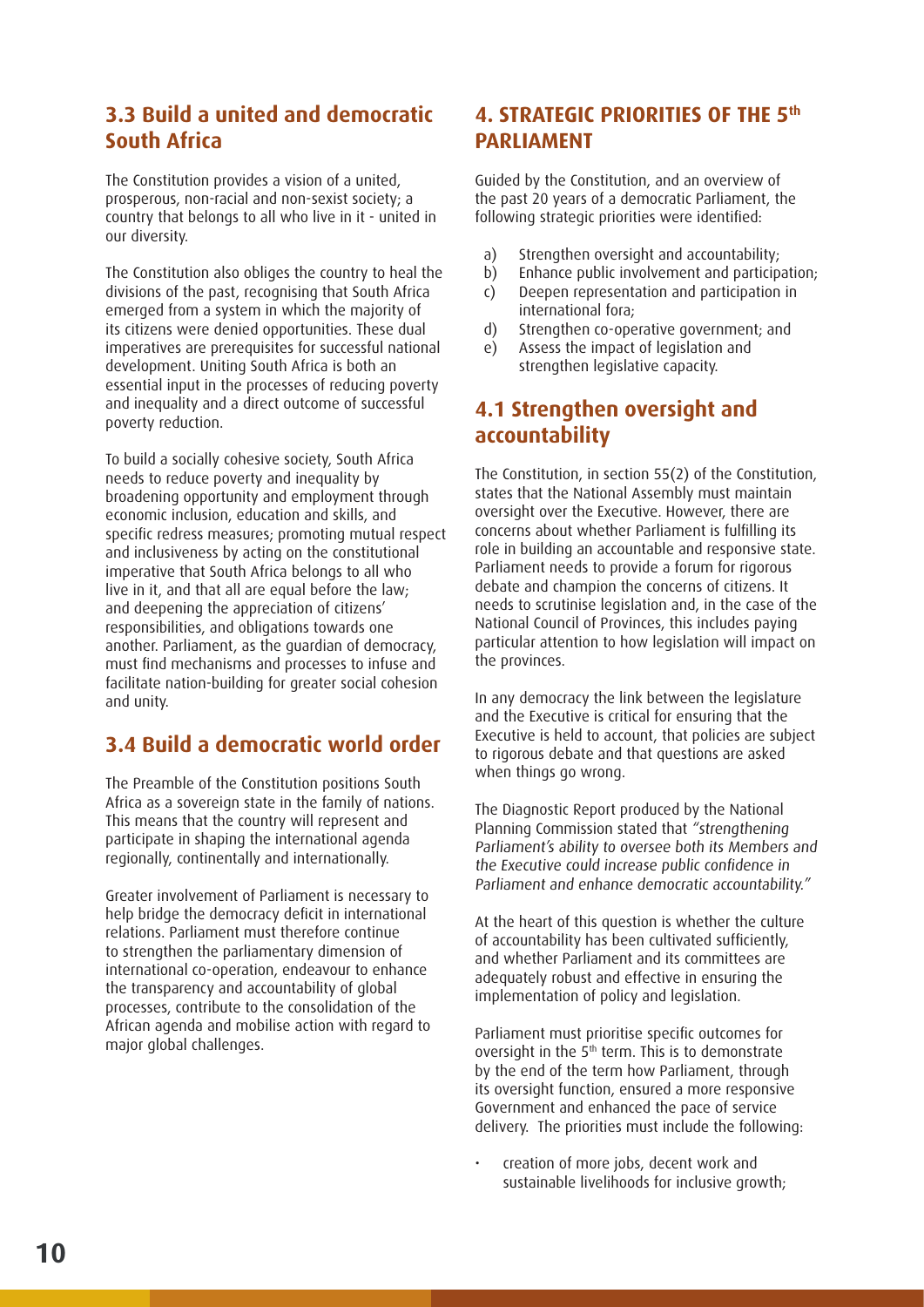- rural development, land reform and food security;
- education;
- health; and
- fighting crime and corruption.

In order to strengthen accountability and ensure an increase in the pace of service delivery, Parliament will seek to improve aspects within its oversight processes, including:

- Directing oversight emphasis to the budget process;
- Addressing the sequencing of budget oversight processes. Oversight, in terms of the Money Bills amendment procedure, must be brought into the programme of Parliament;
- Ensuring the programming of adequate time for committees to conduct its oversight activities;
- Using and engaging quarterly and in-year reports as a means to identifying possible challenges;
- Engaging at the beginning of the budgetary cycle as a means to influence its outcomes;
- Increasing the capacity of the Budget Office;
- Strengthening focussed oversight of the budget as it relates to the NDP and outcome targets, specifically the first five years (the MTSF);
- Ensuring that all government plans and budgets are informed by and aligned with the NDP;
- Ensuring co-ordination in Parliament in the evaluation of the performance and sustainability of local government;
- Ensuring collaboration with the AG and departmental audit committees;
- Proposing changes in the method of reporting to Parliament in such a manner as to ensure that the information can be used by oversight committees (increase in performance information vs financial information).

Oversight will also greatly be enhanced by effective and efficient administrative support, as well as providing Parliament with research and analytical resources.

# **4.2 Enhance public involvement and participation**

Parliament's constitutional mandate requires that it provides meaningful opportunities for the involvement of people in legislative and other processes. This means that Parliament is placed at the core of public discourse through the creation of platforms of engagement with the public and sectors of society, particularly the marginalised.

There have been a growing number of protests across the country in recent times, which indicates that state-citizen relations should be improved to avoid instability. Parliament, in exercising its constitutional mandate, must ensure that Government is genuinely accountable to its citizens, encourage and facilitate citizen participation, and show that it values the views of South Africans.

Democracy has laid the basis for greater accountability of the state to its citizens, and there is a crucial role for Parliament and Chapter 9 institutions in exercising oversight, holding Government to account, and enabling public participation.

The South African Legislative Sector has developed a framework that provides guidance on enhancing public involvement and participation. Among other things, the framework proposes policies, practices and institutional arrangements that respond to the way that politicians approach their role as representatives of the people.

The Global Parliamentary Report (IPU/UNDP 2012) considers the vital role of constituencies interacting with individual Members.

'It became resoundingly clear that almost every parliament recognizes the need to improve the public's understanding and impression of its work and that the vast majority of parliaments are seeking to implement changes to that end. Their responses suggested that public pressure has resulted most obviously in reforms that aim to alter institutional procedures and structures in order to improve how parliaments engage and interact with citizens. But also, that public pressure is influencing how politicians approach their representative role.'

Specific priorities would include the implementation of the Public Participation Model, strengthening the work of Members in constituencies, improving public education and participation programmes, and establishing feedback and engagement mechanisms.

Broadening and improving public involvement and participation are central to democratic government, with the following areas to be considered:

- Developing public participation programmes to give meaning to the notion of a people's Parliament;
- Developing a communications strategy that will speak to the next five years – based on NDP as a road-map;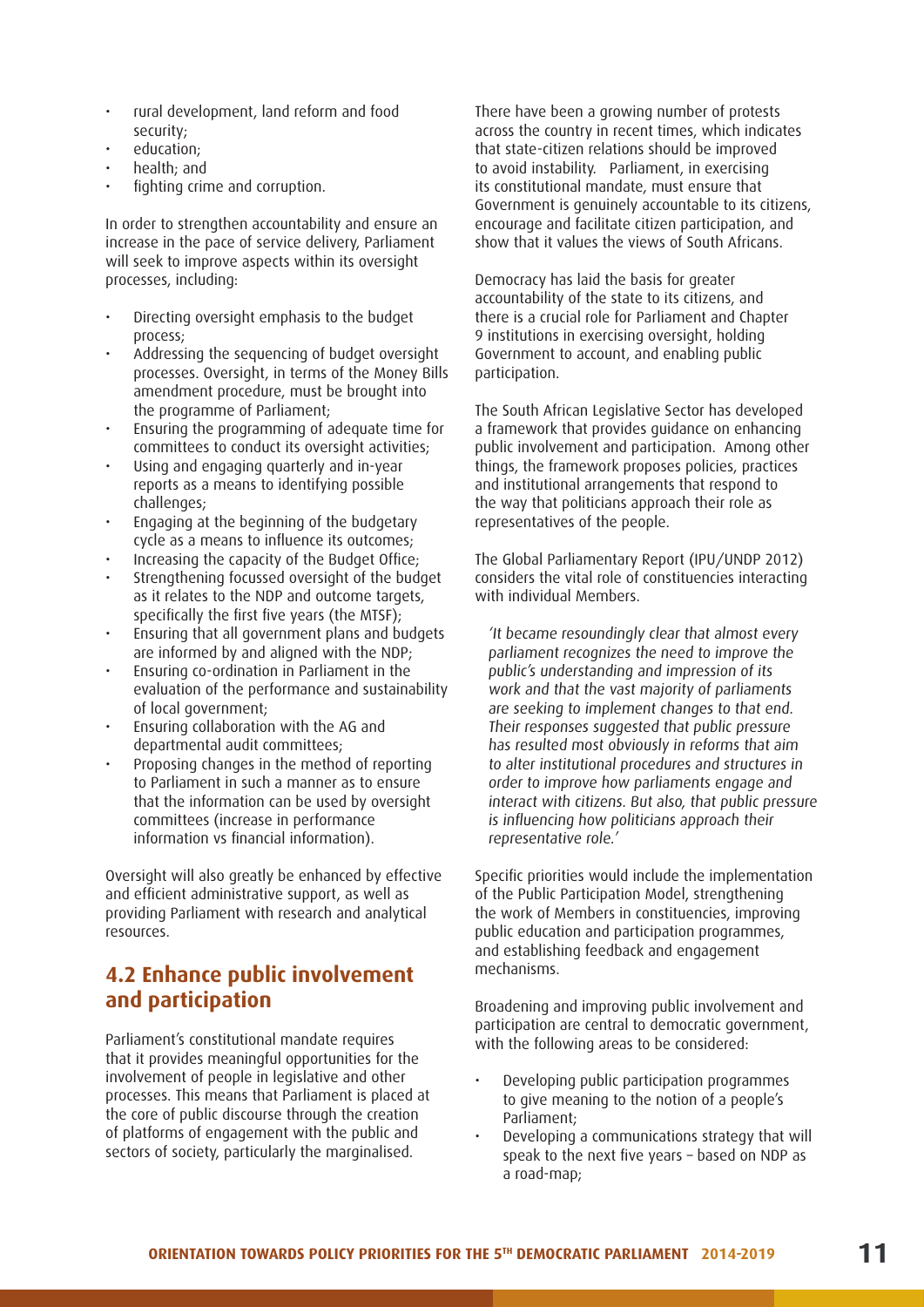- Achieving more meaningful engagement with communities - maximising the use of all media platforms, with a particular focus on community radio;
- Increasing effectiveness of constituency work, including parliamentary programmes directed at priorities and allocation of resources;
- Engaging in regular public participation processes on issues of national importance;
- Ensuring that the views of communities feed into parliamentary processes;
- Activating communities in monitoring processes;
- Effecting enhancements to the Public Participation Model;
- Improving discussion and public debate on the NDP in Parliament. Dedicate focus weeks for national dialogue on specific outcomes of the NDP;
- Strategic meetings with specific stakeholders in society.

# **4.3 Deepen engagement in international fora**

The parliamentary dimension of international relations is extremely important. The approach of the 4th Parliament to bilateral and multilateral engagements was to "advance the values of a struggle for a humane, just, equitable and democratic world".

The 5th Parliament must develop a mechanism to follow up on decisions and resolutions taken during bilateral and multilateral engagements, thus enabling the Parliamentary Group on International Relations (PGIR) to process all delegation reports in line with parliamentary procedures. The role of the PGIR in the 5<sup>th</sup> Parliament needs to be reviewed to realise the objectives that informed its establishment.

The 5th Parliament must strengthen systems and structures to enhance its endeavour to contribute to shaping the international agenda, developing a parliamentary international relations strategy, strengthening mechanisms for negotiation and ratification of international agreements, and establishing mechanisms to monitor South Africa's obligations.

During the course of the 5th Parliament, the institution must increase its capacity to represent the interests of South Africa in the international arena, promote and facilitate the transformation process of undemocratic governance structures and processes, and build strategic partnerships around mutual interests and solidarity. The following to be considered:

- Parliament should play a critical role in regional and international forums that advance the national interest and encourage international solidarity. Such long-term programmes and plans must be adequately funded.
- Articulate the diplomatic and leadership role of Parliament in the development of a 30-year international strategy for Parliament.
- Identify the immediate priorities for the 5<sup>th</sup> Parliament, and ensure implementation through policy documents and structures, with specific focus on:
	- > SADC regional integration formation of SADC Parliament
	- > African continent, PAP transforming towards legislative powers;
	- Parliamentary forums in BRICS, IBSA and others;
	- > Parliamentary associations, e.g. IPU, CPA and others;
	- > South-South relations, e.g. Latin America, African diaspora, etc;
- Improve the ratification, implementation and monitoring of international agreements;
- Mechanisms must be created to ensure that reports to multilateral agencies are tabled in Parliament timeously.

## **4.4 Strengthen co-operative government to improve intergovernmental relations**

Chapter 3 of the Constitution requires that all organs of state within each sphere must co-operate with one another in mutual trust and good faith by coordinating their actions with one another. In this regard the Intergovernmental Relations Framework Act promotes and facilitates intergovernmental relations for national, provincial and local government.

In the past, Parliament's focus in respect of co-operative government has been limited to legislation and the legislative process. There is now a need to enhance the implementation and principles of co-operative government and intergovernmental relations.

Specific priorities include the development of a co-operative government mechanism and the integration of principles of co-operative government in the functions of Parliament.

Parliament shares in the efforts of building a developmental state that is inclusive and driven by the change agenda, as articulated by the interests of the people.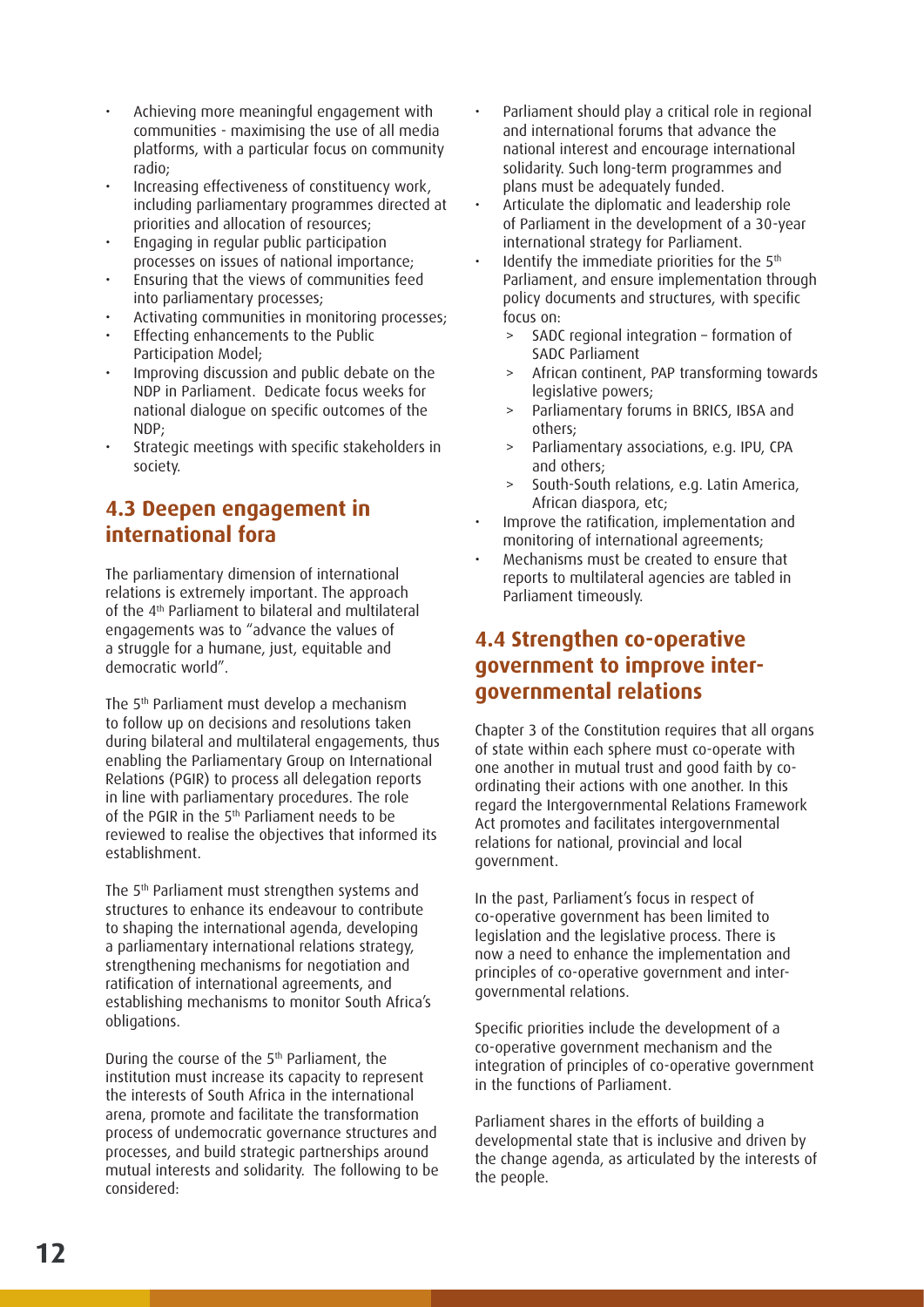The developmental state seeks to improve accountability, responsiveness, co-operation and the involvement of its people. The following matters to be considered:

- Develop more efficient models of governance at executive level and mirror these in the legislative sector for purposes of increasing oversight and accountability. (e.g. Presidential Commission on Infrastructure, institutional arrangements at executive level around the climate change policy, proposed institutional arrangements relating to oceans arising from Operation Phakisa and proposed instititutional arrangements in the criminal justice review).
- Parliament needs to engage with SALGA on legislation to avoid unfunded mandates. Review and design institutional arrangements to deal with challenges which arise from unfunded mandates.

# **4.5 Assess the impact of laws passed and strengthen legislative capacity**

Parliament passed 1238 Bills between 1994 and 2014. Since the 1<sup>st</sup> democratic Parliament, the capacity to deal with legislation, including the structure of committees in both Houses, building procedural and legal capacity, technical and research services and administrative support, has been increased.

Specific priorities include an impact assessment, scrutiny mechanisms to oversee delegated legislation, and monitoring and evaluation systems to provide information relating to the implementation of laws. Parliament should also consider building capacity to initiate legislation.

With regard to the passing of legislation, there are the following for consideration:

- Conduct an impact assessment of legislation passed since 1994.
- Identify legislation where implementation has been slow or ineffective.
- Identify gaps and bottlenecks in policies and legislation for the effective implementation of the NDP.
- Identify and activate processes to pass legislation/amendments required for the implementation of the NDP.
- Review parliamentary programme based on legislation volume.
- Build Parliament's capacity to initiate legislation.

In addition, a number of initiatives are required to improve the general effectiveness and efficiency of the institution, including:

- Reviewing the governance model of Parliament.
- Developing a monitoring and evaluation system for Parliament.
- Developing a knowledge management framework and strategy.
- Improving and aligning structures with priorities, and the provision of services (e.g. research, content, legal, language, administrative, etc) to Members, and
- Reviewing processes, business systems, skills requirements and adequate tools and facilities.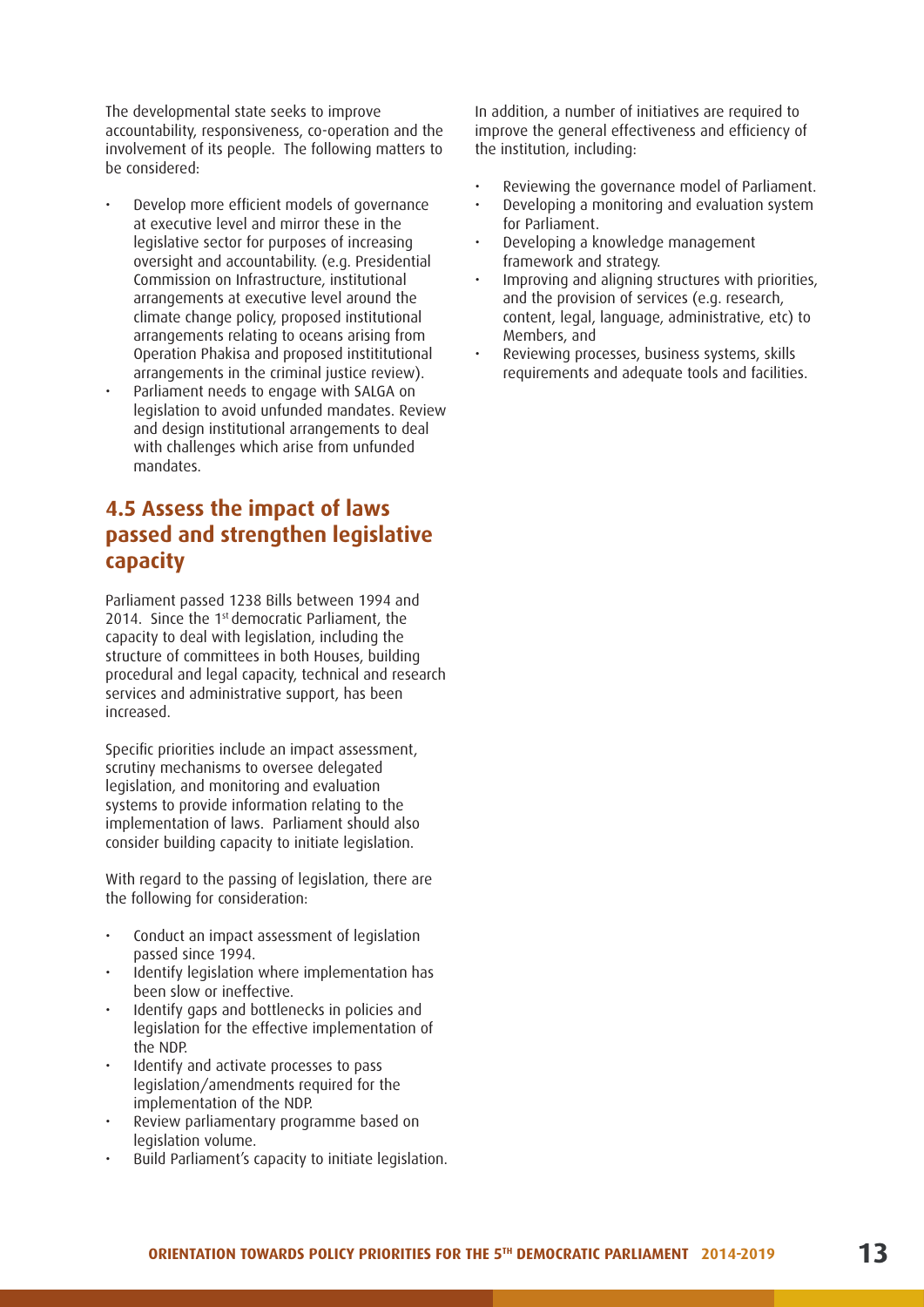# **5. WAY FORWARD**

# **5.1 Outcome of planning sessions**

Planning sessions held in the National Assembly and National Council of Provinces pointed to the following strategic priorities:

- Strengthening oversight and accountability
- Enhancing public involvement
- Deepening participation in international fora
- Strengthening co-operative government
- Strengthening legislative capacity

The planning sessions furthermore highlighted the following issues that need to be addressed in building a capable institution to achieve the strategic priorities of Parliament:

- Effecting changes to the programme of Parliament to allow for greater effectiveness of processes, including the requirements of the oversight and public involvement processes.
- Improving support for the oversight function, enhanced capacity to realize improved public involvement, improving support for international participation, and strengthening capacity to support the legislative function.
- Increasing knowledge and information services, research and record keeping.
- Increasing the use of communication information and technology (ICT) enablers and support.
- Addressing the shortage of space and facilities.
- Providing capacity-building for Members.

# **5.2 What needs to change?**

It became clear from the various planning sessions that Parliament now requires a fundamental and radical break from the present way of doing things in order to achieve its set outcomes for the 5<sup>th</sup> Parliament. Significant change is required in the internal organisation of Parliament, including the following areas:

- More effective parliamentary processes and support processes (especially budget oversight processes, public participation processes, constituency work and work of committees in general).
- Adequate systems to support the operation of these processes.
- Better structuring of the organisation, less fragmentation and a focus on client satisfaction.
- A significant boost in skills and capacity, and securing means to retain and impart knowledge.
- Investment in facilities, including buildings, tools and equipment.

Such a programme of change will be aimed at building a capable Parliament, ensuring better representation of the interests of people, and societies being more involved in its processes. Amongst others, a change programme will necessitate essential transformation in the following areas:

# **5.2.1 A vision of the future Parliament**

Within the context of celebrating 20 years of democracy, Parliament must develop a vision for 2034 and identify processes by which such a vision can be realised. Specific issues should include:

- The way people will perceive Parliament in 2034
- The way in which Parliament will respond and account to people
- The way Parliament will conduct its business
- The way Members will be perceived in communities
- The capabilities Parliament will possess

# **5.2.2. Create more effective and efficient processes**

As a first priority Parliament will need to improve the efficiency of its overall oversight and public involvement processes. This relates in particular to the Money Bills amendment process, the process related to public involvement activities and the work associated with constituencies, and the process of participating and overseeing the work of Parliament in the international sphere.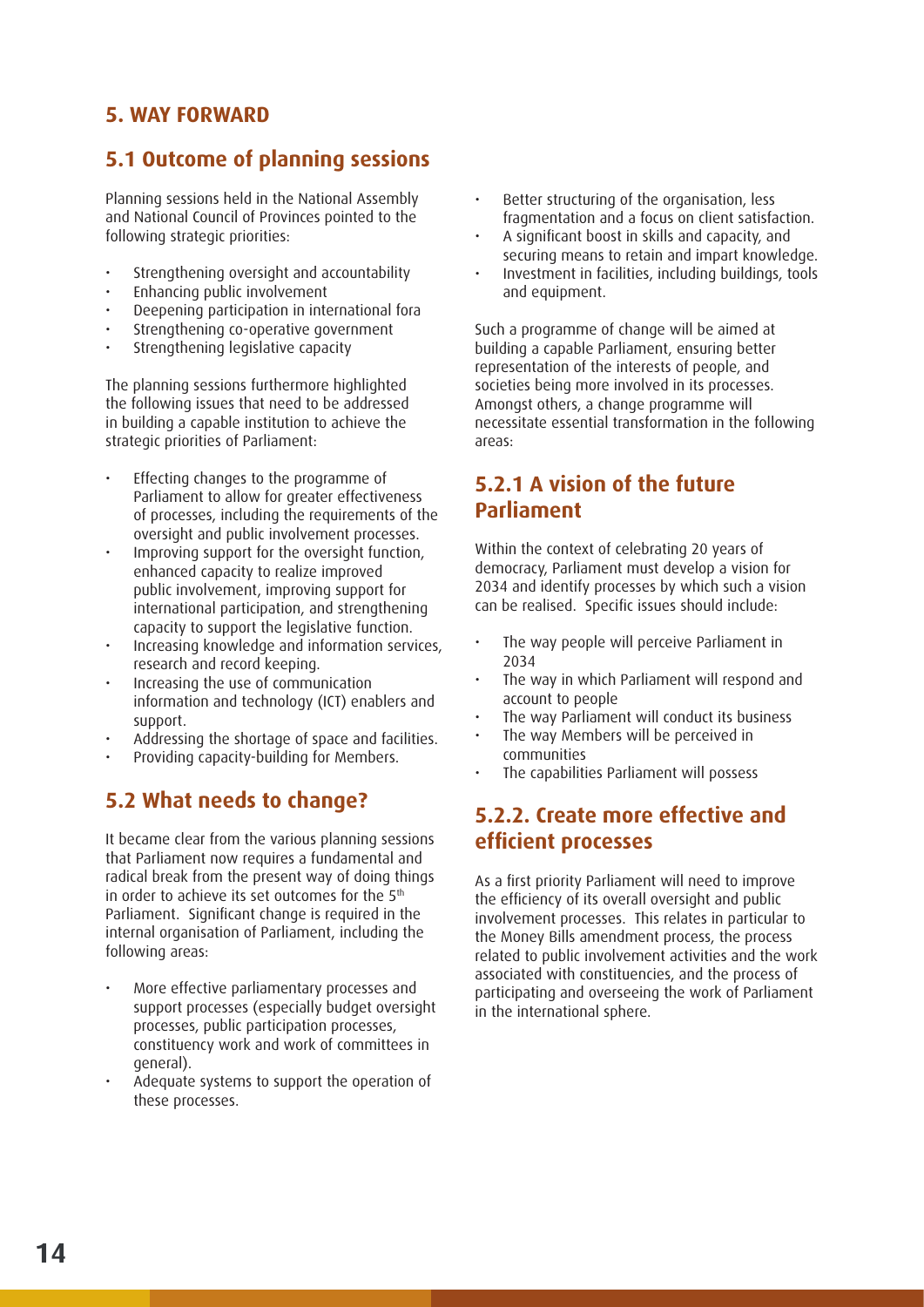As a practical step, the programme of Parliament must change to be anchored in the Money Bills amendment process and its timing, thereby making the budget oversight process the main focus of the 5th Parliament. Other business should be scheduled with due consideration of the requirements of the Money Bills amendment procedure. At the core of this shift is the objective to provide more time within the parliamentary programme to focus on oversight and constituency work. This focus must allocate dedicated time and programme structure to allow committees and Members to conduct this work outside of Parliament.

Several support processes must be implemented, including effective co-ordination and co-operation between the Houses, tracking and monitoring processes, and the roll-out of a public feedback process providing information to societies.

In addition, as the core of parliamentary business (known as the "engine rooms"), the general effectiveness and efficiency of committee meetings must be improved.

#### **5.2.3 Capacity-building of Members**

The imperative of capacity-building of Members was a central theme in many deliberations during the planning sessions. Owing to the nature of Parliament, a significant amount of leadership and functional knowledge is lost from the overall body of knowledge during each 5-year cycle.

Although Parliament is in possession of a significant collection of information, the present approach to skills development and knowledge management produces an uneven spread and allocation of skills in the processes of Parliament. The way in which Parliament creates and maintains the required skills level and the body of knowledge will have to change. A more systematic approach to knowledge management and capacity-building of Members is required, with programmes being co-ordinated and focused on both institutional and sector needs.

#### **5.2.4 Provide better information**

Members of Parliament represent the interests of people in government through the processes of legislation, oversight, appointment and international participation. As modern government has evolved to a high degree of complexity, such representation requires the provision of several different streams of information, involving vast quantities of information.

Members therefore require information-related services, including procedural and legal advice, content and research support, as well as information services and products relating to minutes, reports, scheduling, administration and language availability for meetings.

Services such as procedural advice, legal advice, content advice, research and other similar information services must improve the timeliness and quality of outputs, thereby increasing the value of information, as a critical input required by Members for greater effectiveness in representation.

In addition, the presentation and publication of information must become more consumer-friendly, bite-sized, and focus on more efficient ways of dissemination – these being electronic and mobile. This will also allow Parliament to reduce paper and related waste, and ensure greater environmental friendliness.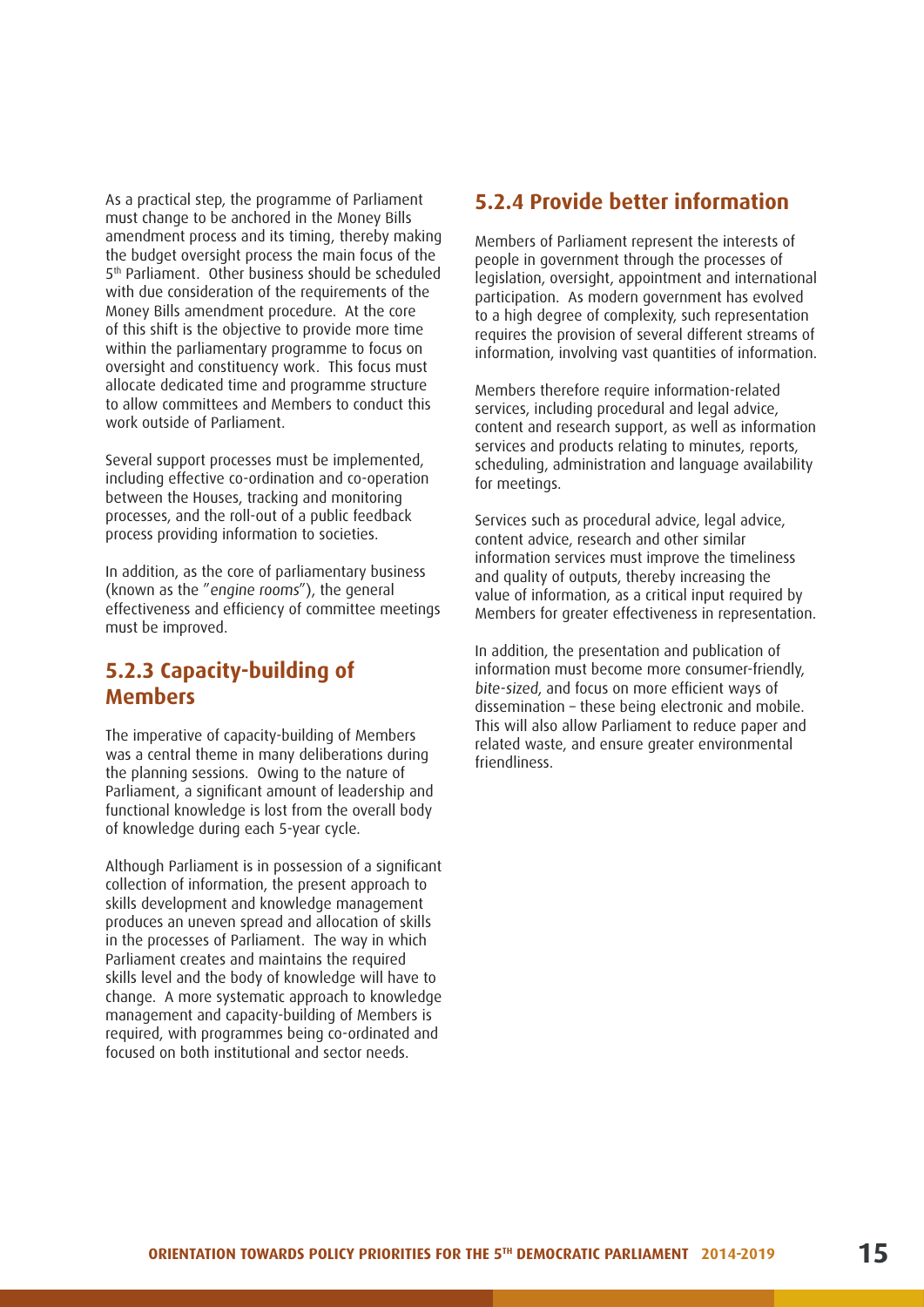# **5.2.5 Provide better facilities and an enabling environment**

Although Parliament represents the interests of people in the processes of passing laws, conducting oversight and so forth, such representation is realised through the main activities of plenary, committee and constituency work. As these activities are constituted as meetings, the facilities to house such meetings and its proceedings are an essential requirement to the effectiveness of representation. In addition, meetings at Parliament are open and require facilities for the attendance, and where required, the participation of the public.

The present facilities were not designed for the work of an open, democratic Parliament in which the involvement of people is an integral part of democracy. Although chamber facilities for the National Assembly and the National Council of Provinces were rebuilt in accordance to specific needs, no proper facilities exist for joint sittings of the Houses.

The main challenge surrounds the limited facilities available for committee proceedings. Presently, there is an acute shortage of committee venues to facilitate the representation of people's interests in various parliamentary processes. Facilities for committee meetings are limited. Where available, the lay-out of facilities often inhibits effective meetings, with most venues unable to facilitate open meetings. In addition, office space for Members of Parliament is inadequate, both in its availability and quality, given the fact that Members should be accessible to the public.

As a first priority, Parliament must secure better facilities in the long run. Secondly, services related to facilities, including claims, catering and household services, must maximize the use of limited resources, whilst increasing response times and decreasing repair times. This will increase efficiency in the use of present facilities.

# **5.2.6 Set legislative sector goals and improve co-operation**

The outcomes required in both the oversight and public involvement areas can only be achieved through more meaningful sector co-operation.

Sector co-operation around oversight and public involvement can ensure a more responsive and accountable government at all levels, including ensuring better co-operation in the delivery of services.

The legislative sector must develop the outcome goals for the sector, design sector strategies, and assign various responsibilities to its members.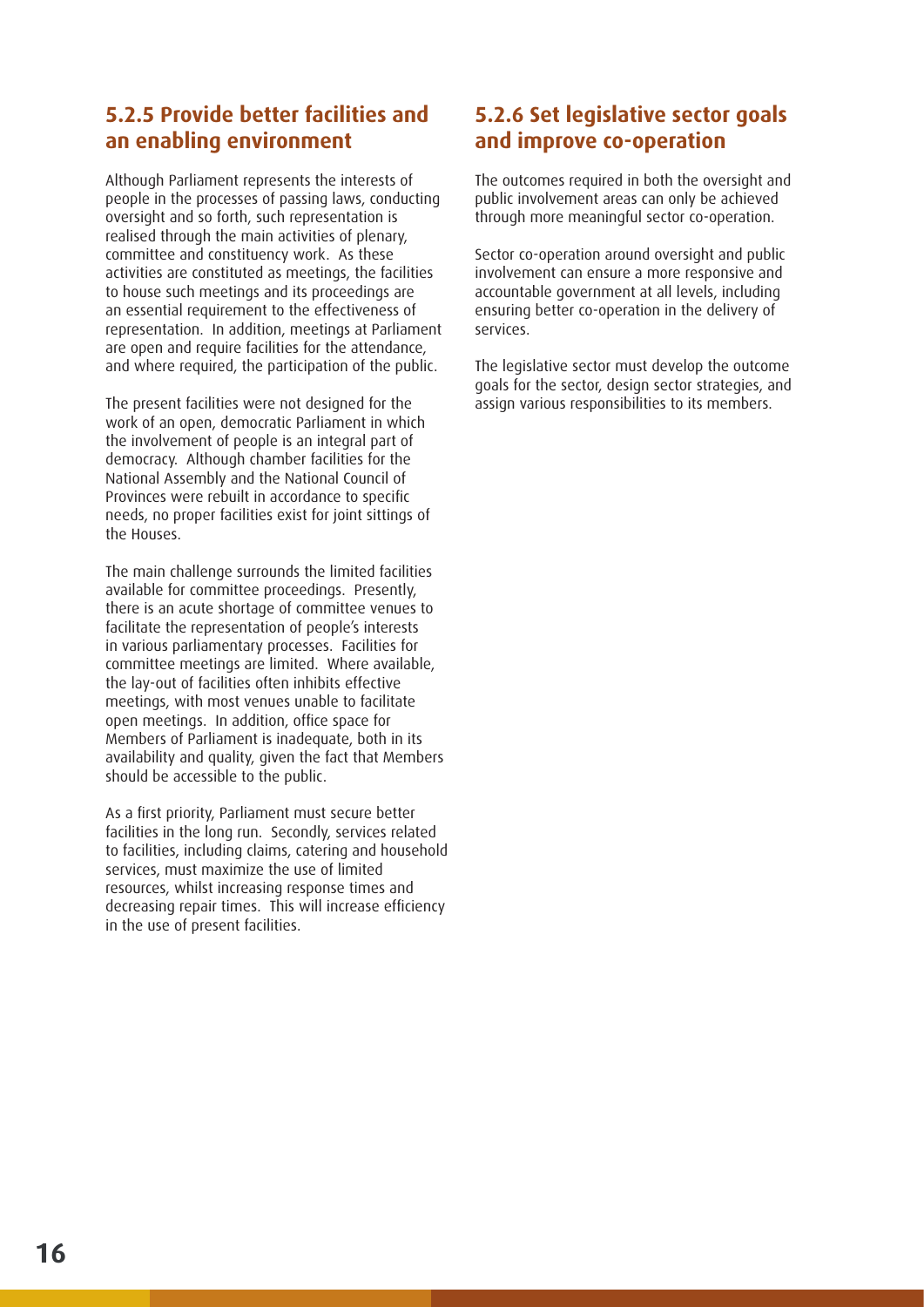#### **6. CONCLUSION**

The setting of policy priorities for the 5th democratic Parliament takes place within the context of the constitutional role that Parliament fulfils, the prevailing challenges facing South Africa, and the backdrop of an evolving world.

Macro trends influencing the work of Parliament include the effects of evolving democracies, emerging contestations, weak global economic growth, increased expectations and demands, and changing forces and global governance.

As elaborated in the National Development Plan, South Africa remains faced with the challenges of unemployment, poor outcomes of education, inadequate infrastructure, spatial divides, a resource-intensive economy, a public health system not meeting demand and quality, uneven and poor quality public services, high levels of corruption, and a divided society.

During the upcoming medium term 2014-2019, government will focus its programme of action on creating more jobs, decent work and sustainable livelihoods; rural development, land reform and food security; education; health; and fighting crime and corruption.

In all of this, Parliament ensures government by the people by representing the interests of people in the processes of passing laws, conducting oversight, recommending public office appointments and by adopting international agreements.

The 5th democratic Parliament will focus on:

- Strengthening oversight and accountability.
- Enhancing public involvement.
- Deepening engagement in international fora.
- Strengthening co-operative government.
- Strengthening legislative capacity.

Parliament now requires a fundamental and radical break from the present way of doing things, in order to achieve these outcomes. Significant change is required in the internal organisation of Parliament, including the following areas:

- More effective parliamentary processes and support processes.
- Adequate systems to support the working of these processes.
- Better structuring of the organisation.
- A significant boost in skills and capacity.
- Investment in facilities.

The programme of change will be aimed at building a capable Parliament, ensuring greater representation of the interests of the people, and that people become more involved in its processes.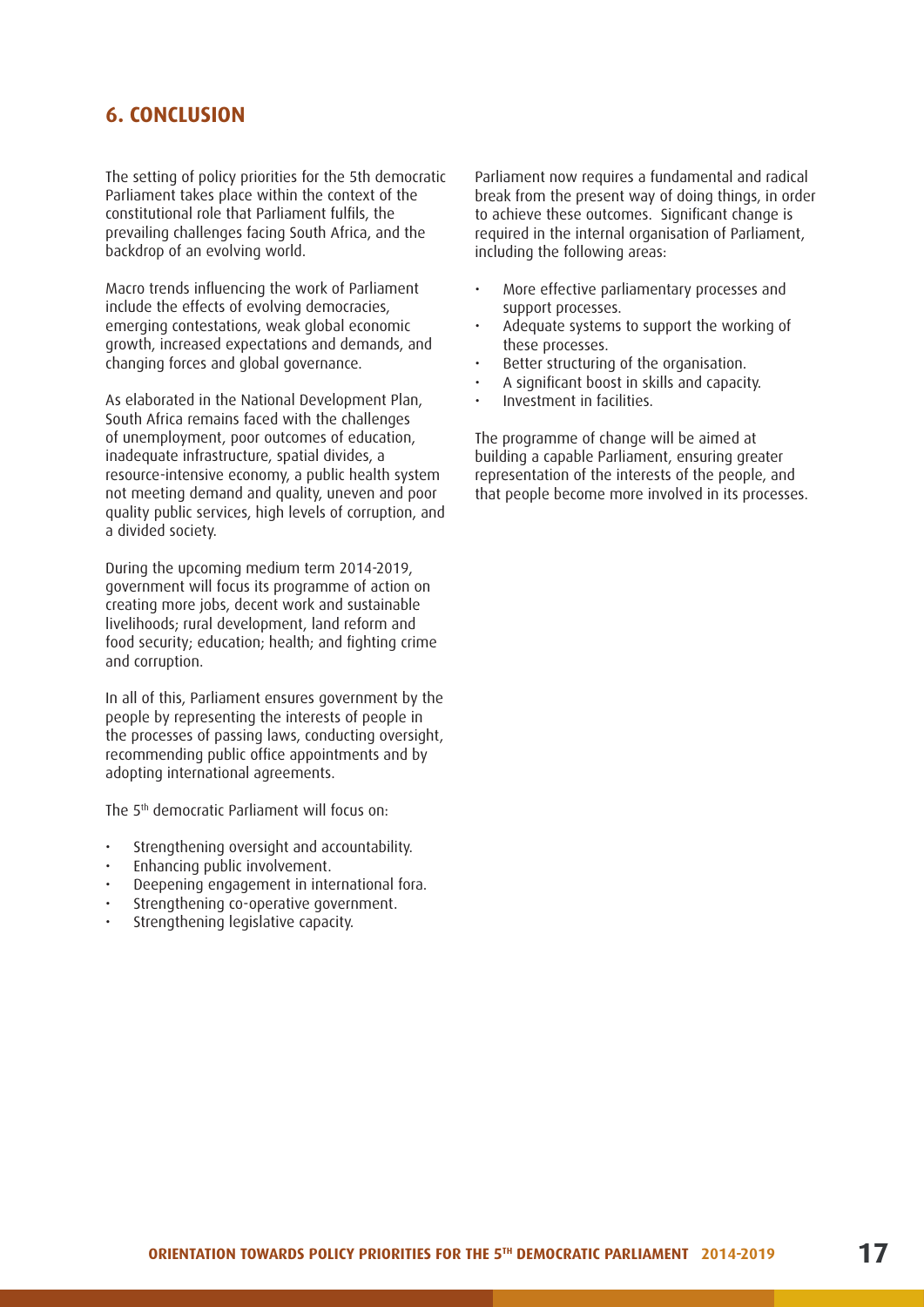**ANNEXURE A: Word cloud: planning session National Assembly ANNEXURE A: Word cloud: planning session National Assembly**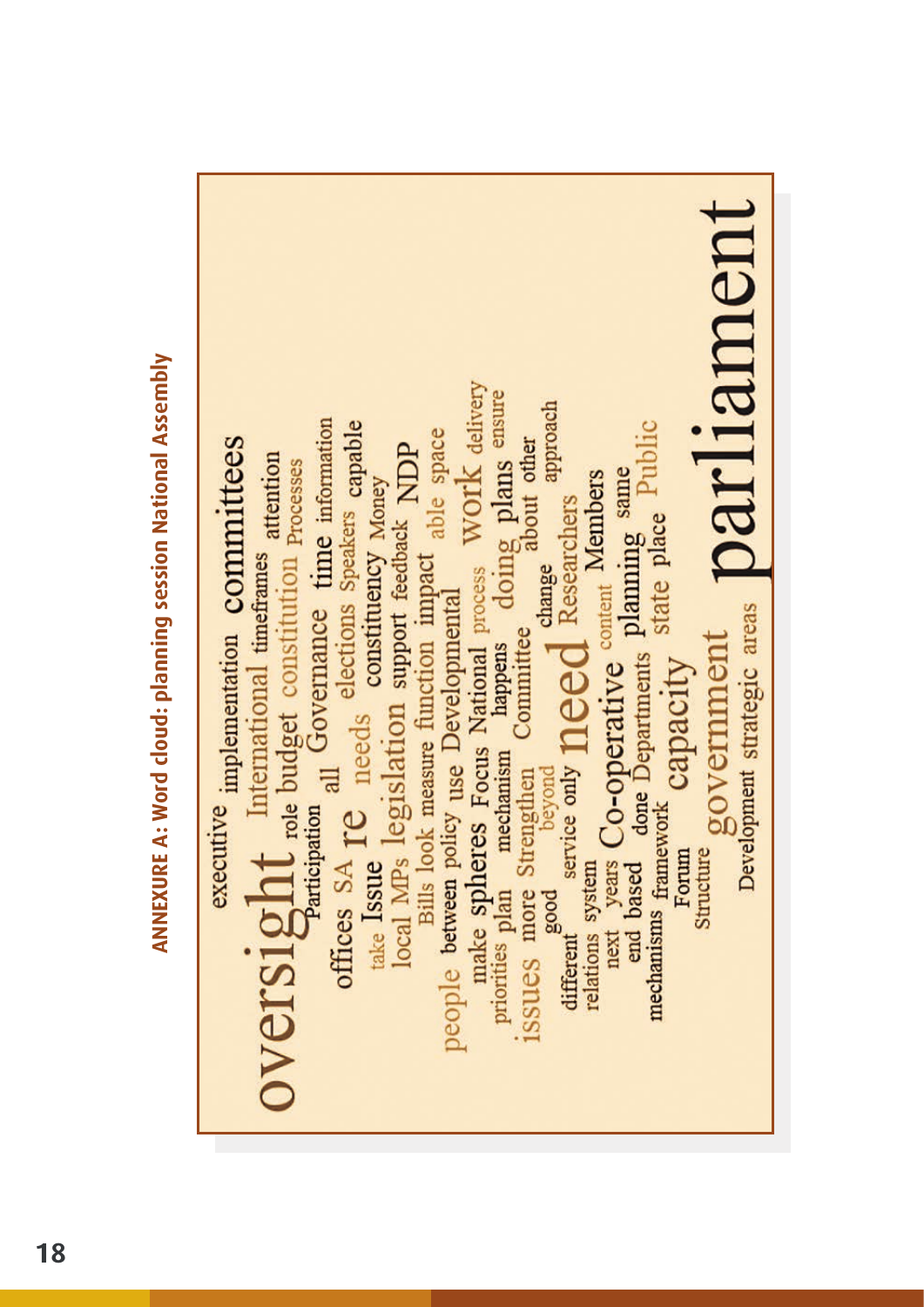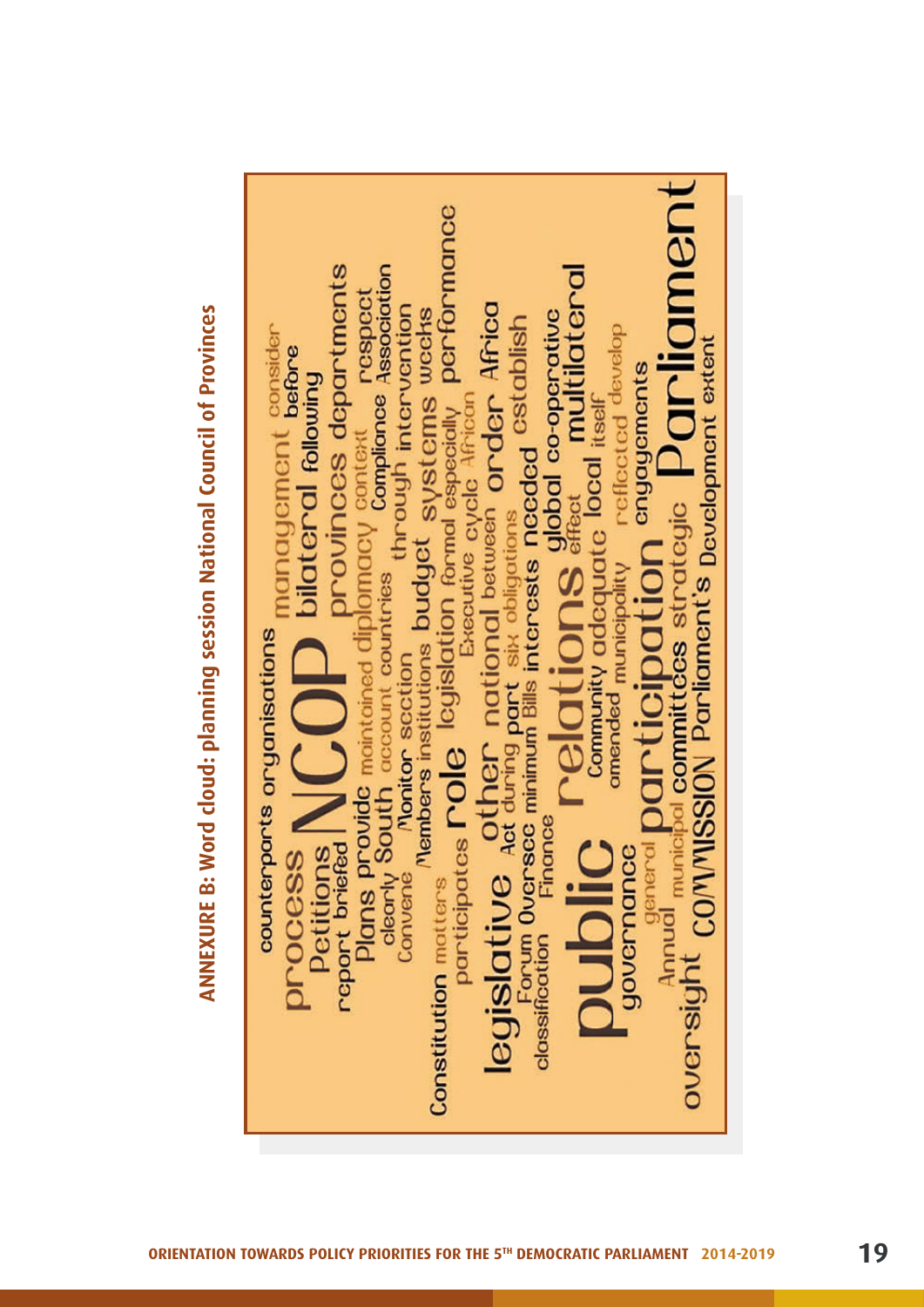# **ANNEXURE C – SPECIFIC MATTERS REQUIRING CHANGE IN ORDER TO BUILD A CAPABLE PARLIAMENT**

Specific issues include:

| <b>More effective</b><br>parliamentary processes<br>Legislative<br>$\bullet$                                                                        | Stakeholder analysis | conduct stakeholder analysis<br>stakeholder engagement<br>map needs<br>disaggregate groupings for focused strategies                                                                                                                                                                                                                                                                                                                                                                                                                                                                                                                                                                                                                                                                                                                                                                                                                                                                                                                                                                                                                                                                                                                                                                                                                                                                                                                                                                                                                                                                                                                |
|-----------------------------------------------------------------------------------------------------------------------------------------------------|----------------------|-------------------------------------------------------------------------------------------------------------------------------------------------------------------------------------------------------------------------------------------------------------------------------------------------------------------------------------------------------------------------------------------------------------------------------------------------------------------------------------------------------------------------------------------------------------------------------------------------------------------------------------------------------------------------------------------------------------------------------------------------------------------------------------------------------------------------------------------------------------------------------------------------------------------------------------------------------------------------------------------------------------------------------------------------------------------------------------------------------------------------------------------------------------------------------------------------------------------------------------------------------------------------------------------------------------------------------------------------------------------------------------------------------------------------------------------------------------------------------------------------------------------------------------------------------------------------------------------------------------------------------------|
| Oversight<br>$\bullet$<br>Public involvement<br>$\bullet$<br>International<br>$\bullet$<br>participation<br>Co-operative<br>$\bullet$<br>government | <b>Oversight</b>     | develop priorities for oversight<br>$\bullet$<br>align with government's programme of action<br>focus on areas of greatest need in terms of<br>government priorities (NDP and MTSF 14<br>Outcomes)<br>committees to conduct oversight according to<br>set priorities<br>a stronger focus is needed on economic<br>growth by Parliament in its oversight activities<br>introduce a target to reduce inequality in order<br>to reduce poverty<br>align parliamentary themes for communication<br>ensure available resources are used more<br>effectively, minimizing waste - more effective<br>service delivery<br>improve system of response to people's needs<br>- ensure greater government co-operation and<br>responsiveness<br>Parliament and legislative sector to support<br>and strengthen the capacity of municipalities<br>in order to ensure better co-operation of<br>government and effective and efficient service<br>delivery (co-ordinated service delivery)<br>consider PFMA unintended consequences<br>(PMFA seeks to improve financial<br>accountability but gave planning autonomy to<br>institutions) - review planning framework for<br>spheres of government<br>consider practice where portfolio committees<br>follow executive structure<br>develop impact and outcome indicators<br>against which service delivery can be<br>measured over time<br>develop committee inquiry programme - to,<br>amongst others, identify service delivery<br>bottlenecks and recommend corrective steps<br>undertake 20-year impact assessment,<br>including a review of legislation that might<br>impede service delivery |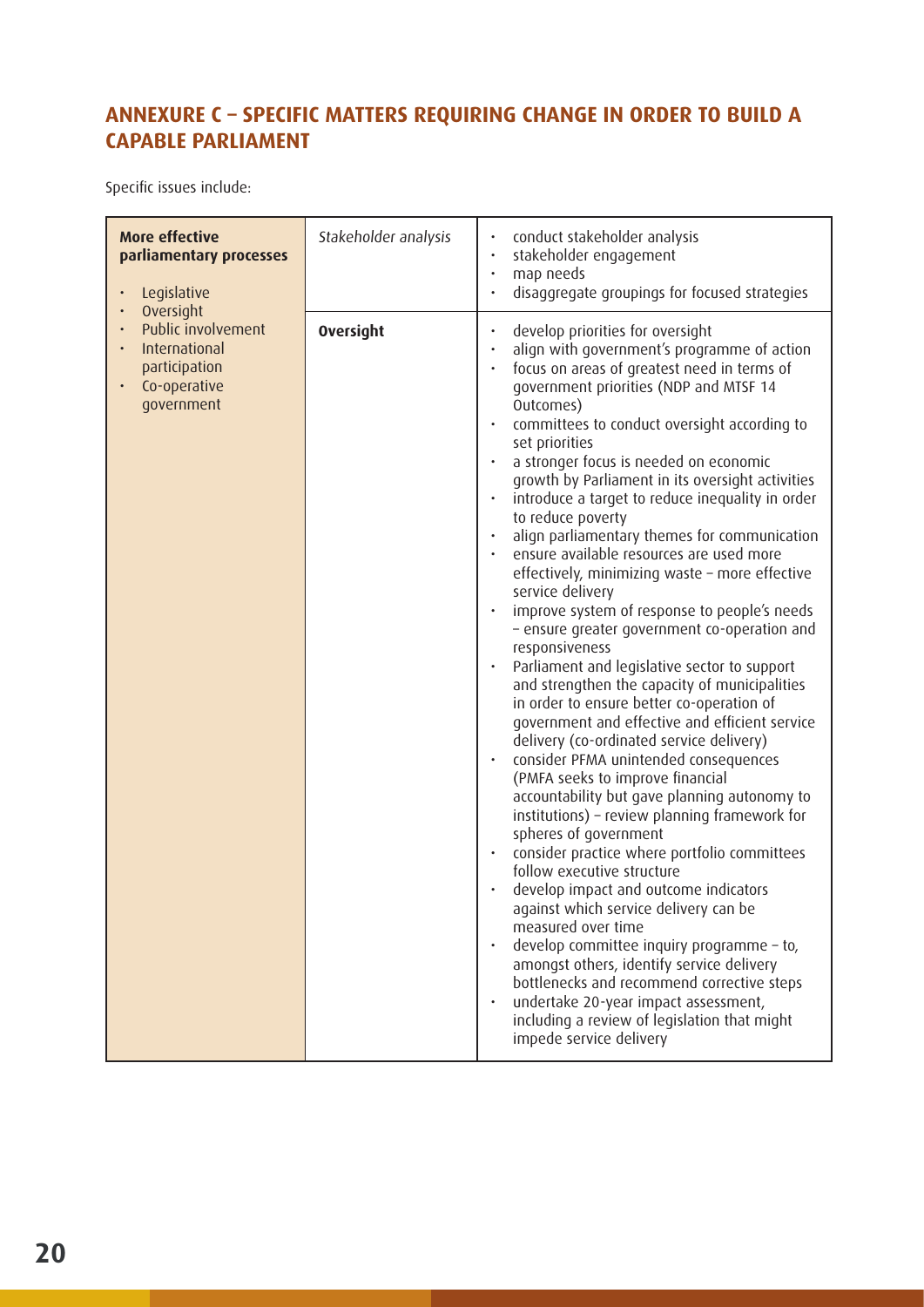| <b>More effective</b><br>parliamentary processes<br>Legislative<br>Oversight<br>Public involvement<br>International<br>participation<br>Co-operative<br>government | <b>Public involvement</b>  | the nature of Parliament must become one<br>of activism - Members being activists and<br>representatives of the people<br>develop co-ordinated programme for public<br>involvement and constituency work<br>improve effectiveness of constituency work<br>activate social mobilisation towards nation-<br>building and cohesion<br>review public participation approach (Public<br>Participation Model)<br>adopt public participation minimum standards<br>create public awareness survey and process<br>initiative to track development lifecycle of<br>people and how their quality of life improve<br>over time - random selection of individuals<br>and families to be documented over the next<br>30 years - "under construction" boards<br>developing a debating forum (debating<br>chamber for EPCs)<br>review communications strategy, means of<br>communicating with public and re-strategize<br>ways of reaching people - more meaningful<br>engagement with communities<br>place more emphasis on public education<br>increase focus on radio and mobile strategies,<br>as support to constituency work<br>improve public accounting and feedback<br>process - accounting on follow-up issues and<br>tracking until resolved<br>introduce monitoring of APRM<br>recommendations, including Independent<br>Panel Assessment recommendations<br>establish multilingual processes |
|--------------------------------------------------------------------------------------------------------------------------------------------------------------------|----------------------------|-------------------------------------------------------------------------------------------------------------------------------------------------------------------------------------------------------------------------------------------------------------------------------------------------------------------------------------------------------------------------------------------------------------------------------------------------------------------------------------------------------------------------------------------------------------------------------------------------------------------------------------------------------------------------------------------------------------------------------------------------------------------------------------------------------------------------------------------------------------------------------------------------------------------------------------------------------------------------------------------------------------------------------------------------------------------------------------------------------------------------------------------------------------------------------------------------------------------------------------------------------------------------------------------------------------------------------------------------------------------------------------------|
|                                                                                                                                                                    | Co-operative<br>Government | Parliament must ensure that the IGR<br>framework provisions such as co-ordinated<br>planning is implemented and;<br>more attention paid to unfunded mandates<br>and engagement on budgets and plans with<br>SALGA;<br>Impetus must be given to the Constitution<br>$\bullet$<br>in section 214 (1 and 2), that requires an<br>Act of Parliament be enacted to provide for<br>the equitable division of revenue which was<br>raised in the national, provincial and local<br>government spheres, and that the Act has to<br>take account of the following-<br>the ability of the spheres to provide<br>O.<br>basic services and perform their<br>functions;<br>the fiscal capacity and efficiency of the<br>O<br>provinces;<br>development and other needs of<br>O.<br>provinces, local government and<br>municipalities.                                                                                                                                                                                                                                                                                                                                                                                                                                                                                                                                                                  |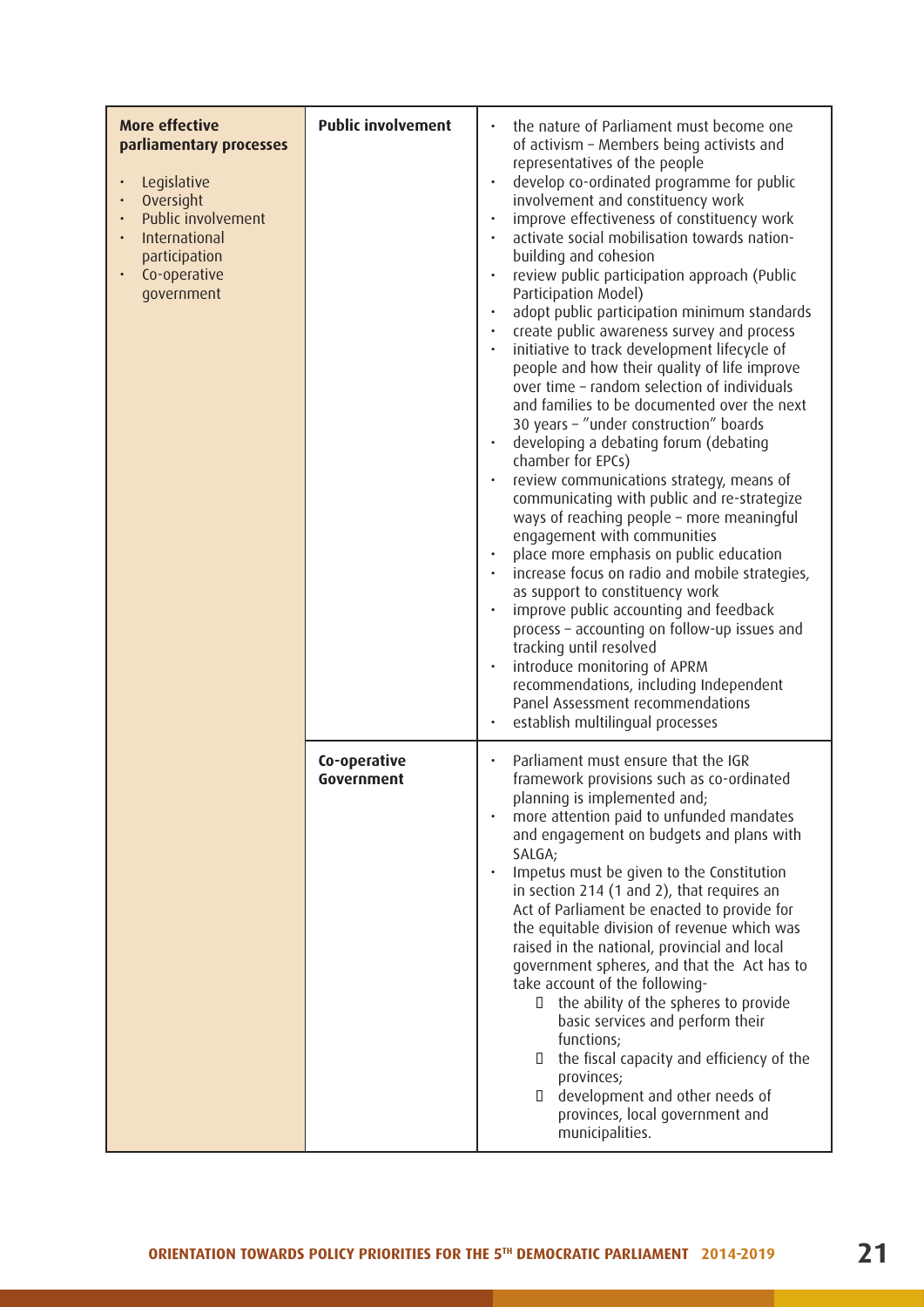| <b>More effective</b><br>parliamentary processes<br>Legislative<br>Oversight<br>Public involvement<br>International<br>participation<br>Co-operative<br>government | <b>International</b><br>participation and co-<br>operation                                               | policy and priority setting<br>process development for participation<br>$\bullet$<br>international participation processes (AU, PAP<br>$\bullet$<br>and SADC)<br>monitoring of implementation of agreements<br>$\bullet$<br>focus on:<br>SADC and SADC PF<br>$\Box$<br>AU and PAP<br>$\Box$<br>Developing nations and BRICS<br>П<br>address low quality of governance in Africa<br>$\bullet$<br>establishment of a parliamentary network to<br>monitor African integration.                                                                                                                 |
|--------------------------------------------------------------------------------------------------------------------------------------------------------------------|----------------------------------------------------------------------------------------------------------|---------------------------------------------------------------------------------------------------------------------------------------------------------------------------------------------------------------------------------------------------------------------------------------------------------------------------------------------------------------------------------------------------------------------------------------------------------------------------------------------------------------------------------------------------------------------------------------------|
|                                                                                                                                                                    | <b>Time allocation and</b><br>programming                                                                | review timeframes allocated for functioning<br>$\bullet$<br>of the Money Bills amendment procedure<br>(change in programming)<br>review timeframes for committee<br>$\bullet$<br>oversight outside of Parliament (change in<br>programming)<br>review timeframes for work in constituencies,<br>$\bullet$<br>including consecutive days (change in<br>programming)<br>Introduce special focus weeks - aligned with<br>$\bullet$<br>specific NDP priorities                                                                                                                                  |
|                                                                                                                                                                    | Co-ordination and<br>co-operation of<br><i>activities</i><br>(Sector, House and<br>committee structures) | establish oversight mechanisms for joint<br>$\bullet$<br>committees, including multi-clustered<br>approach (co-ordination of oversight and co-<br>operation by committees, including NA and<br>NCOP)<br>setting of legislative sector goals and<br>$\bullet$<br>objectives, sector programmes and co-<br>operation<br>enhance co-ordination and planning of sector<br>$\bullet$<br>co-ordination and co-operation structures<br>$\bullet$<br>to implement goals of legislative sector<br>(Provincial and Local spheres, CDWs)<br>collaboration with AG and departmental audit<br>structures |
|                                                                                                                                                                    | <b>Rules</b>                                                                                             | review of rules<br>rules for oversight<br>rules for public participation<br>$\bullet$<br>Ensure deadlock-breaking mechanisms<br>$\bullet$<br>Rules on EPC debates and topics                                                                                                                                                                                                                                                                                                                                                                                                                |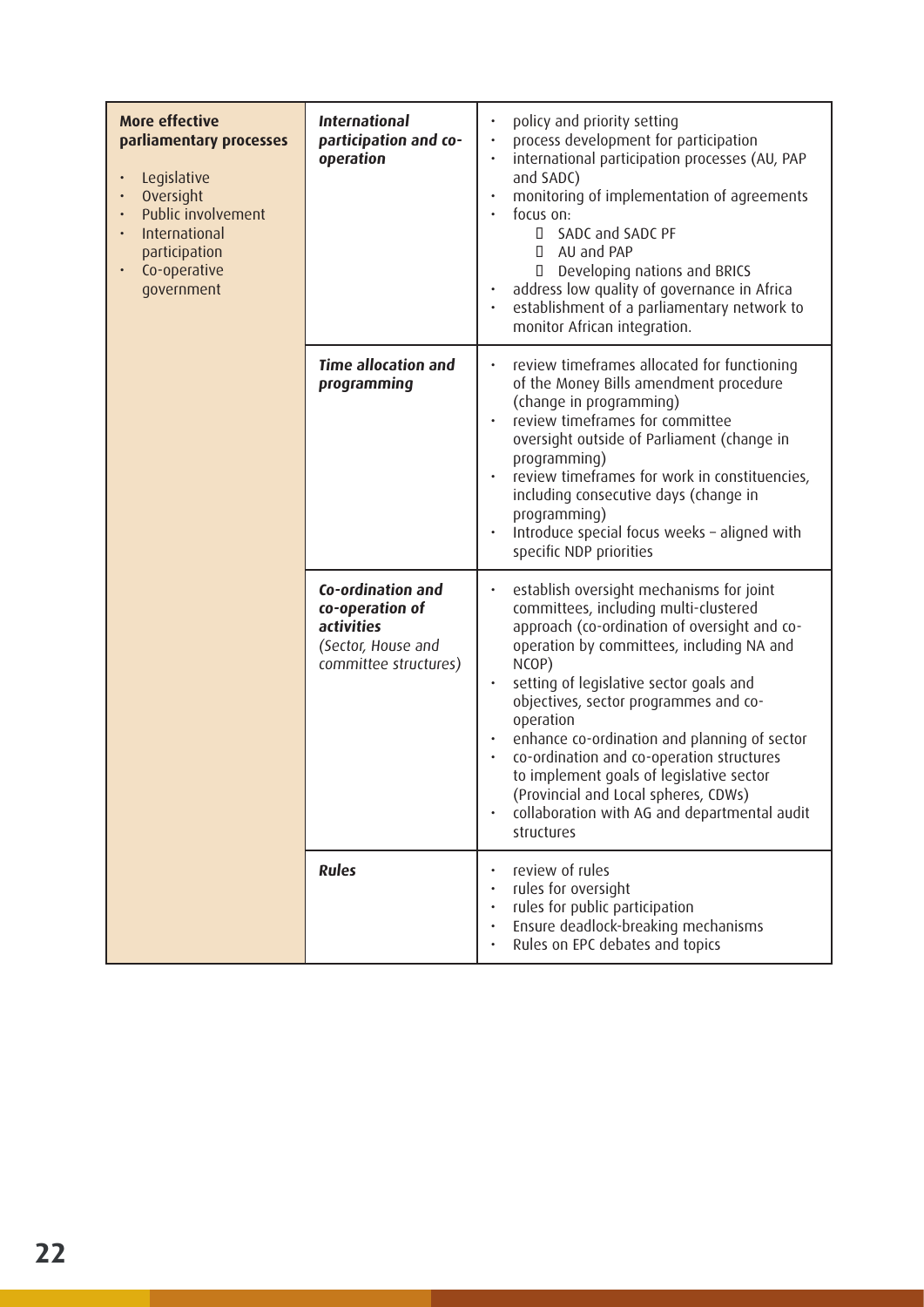| <b>Systems</b>             | Process and system<br>automation                     | legislative workflow system<br>oversight systems (workflow for Money Bills<br>$\bullet$<br>amendment process)<br>monitoring and evaluation systems,<br>$\bullet$<br>implementing cluster approach and evaluating<br>outcomes and impacts<br>communication and public participation<br>$\bullet$<br>systems<br>public feedback and tracking system, including<br>$\bullet$<br>petitions, providing information until issues are<br>resolved<br>international participation systems<br>follow-up mechanism on House resolutions<br>$\bullet$                      |
|----------------------------|------------------------------------------------------|-----------------------------------------------------------------------------------------------------------------------------------------------------------------------------------------------------------------------------------------------------------------------------------------------------------------------------------------------------------------------------------------------------------------------------------------------------------------------------------------------------------------------------------------------------------------|
| <b>Capacity and skills</b> | <b>Improve capacity</b><br>and skills<br>development | knowledge management institute/academy<br>$\bullet$<br>continuous development programmes to<br>$\bullet$<br>capacitate Members<br>management development programme<br>$\ddot{\phantom{0}}$<br>review structuring of services for greater<br>$\bullet$<br>efficiency, e.g. committees vs research                                                                                                                                                                                                                                                                |
| <b>Information</b>         | Improve quality of<br>information                    | increase availability of content and research<br>$\bullet$<br>services related to oversight<br>introduce content advisory services related to<br>$\bullet$<br>oversight<br>increase timeliness and quality of products in<br>$\bullet$<br>qeneral<br>co-opt other sources of information and<br>$\bullet$<br>research<br>extend services of the parliamentary Budget<br>$\bullet$<br><b>Office</b><br>extend services of Constitutional and Legal<br>$\bullet$<br>Services Office<br>improve services and support of International<br><b>Relations Division</b> |
| <b>Facilities</b>          | <b>Facilities and tools</b>                          | $\ddot{\phantom{0}}$<br>Joint Sitting venue<br>Committee rooms<br>$\bullet$<br>Public spaces<br>$\bullet$<br>Conference facilities<br>$\bullet$<br>Office space<br>$\bullet$<br>Information tools and equipment                                                                                                                                                                                                                                                                                                                                                 |

- 1